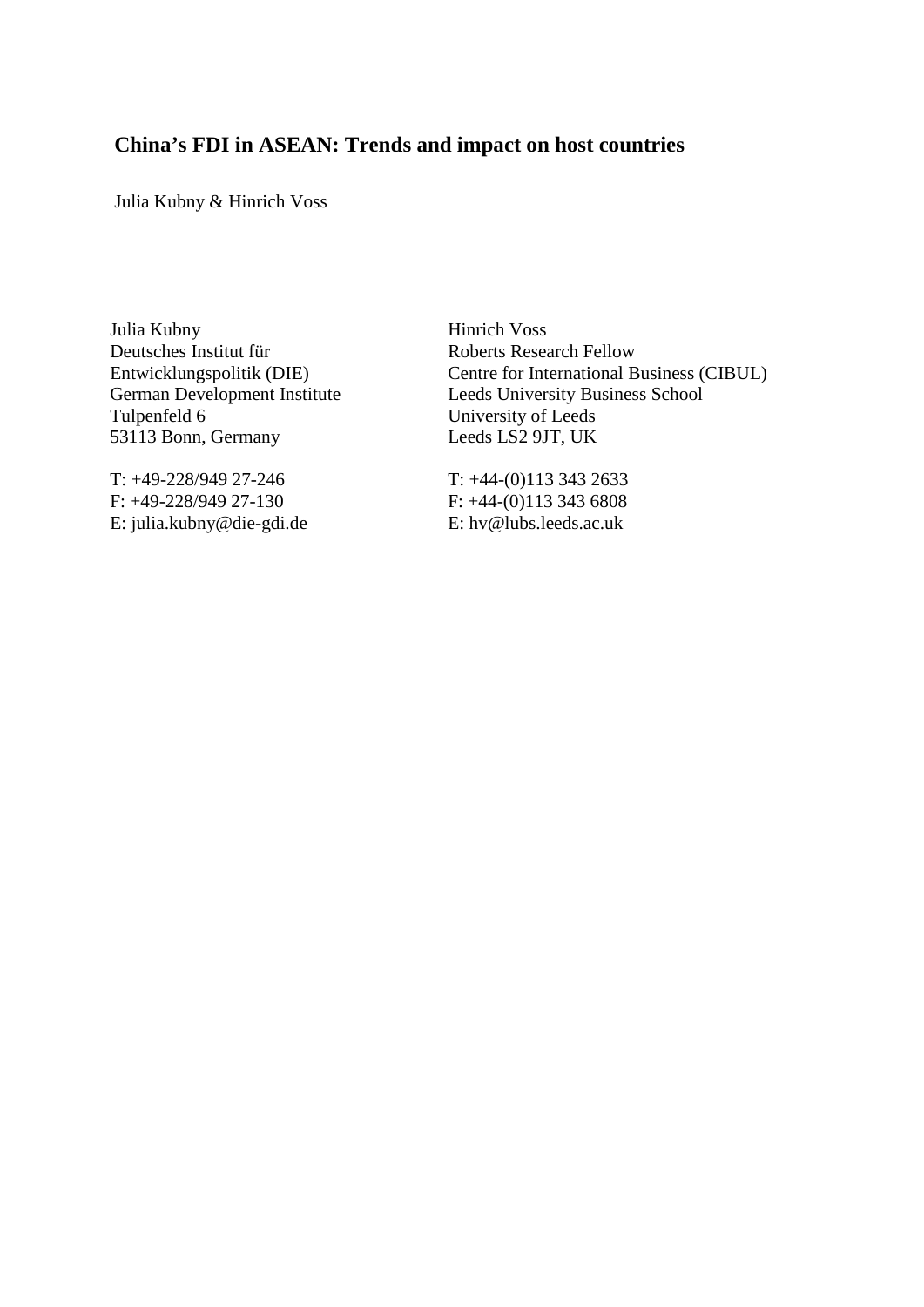# **China's FDI in ASEAN: Trends and impact on host countries**

# **Abstract**

This paper provides a first qualitative assessment of the impact of China's outward foreign direct investment on local workers and local firms in Cambodia and Vietnam. Based on interviews with 60 Chinese investors, other foreign investors, and domestically-owned firms in the garment, automotive, and consumer electronics industries in the two countries the study assesses employment and income effects, training, spillovers, and linkage effects.

The analyses show that positive effects from Chinese investments are limited, while negative ones could not be observed. Chinese firms have a strong positive impact on the domestic workforce, but little interaction with local firms which reduces the potential gains from spillovers. This contrasts with UNCTAD's expectations but is in line with findings on industrialised country FDI and shows that the impact of any, not just Chinese, investments is constrained by the pre-existing host country conditions. The findings suggest separate policy recommendations for Cambodia and Vietnam in order to increase inflows of Chinese investments and better utilise these investments for the local economy.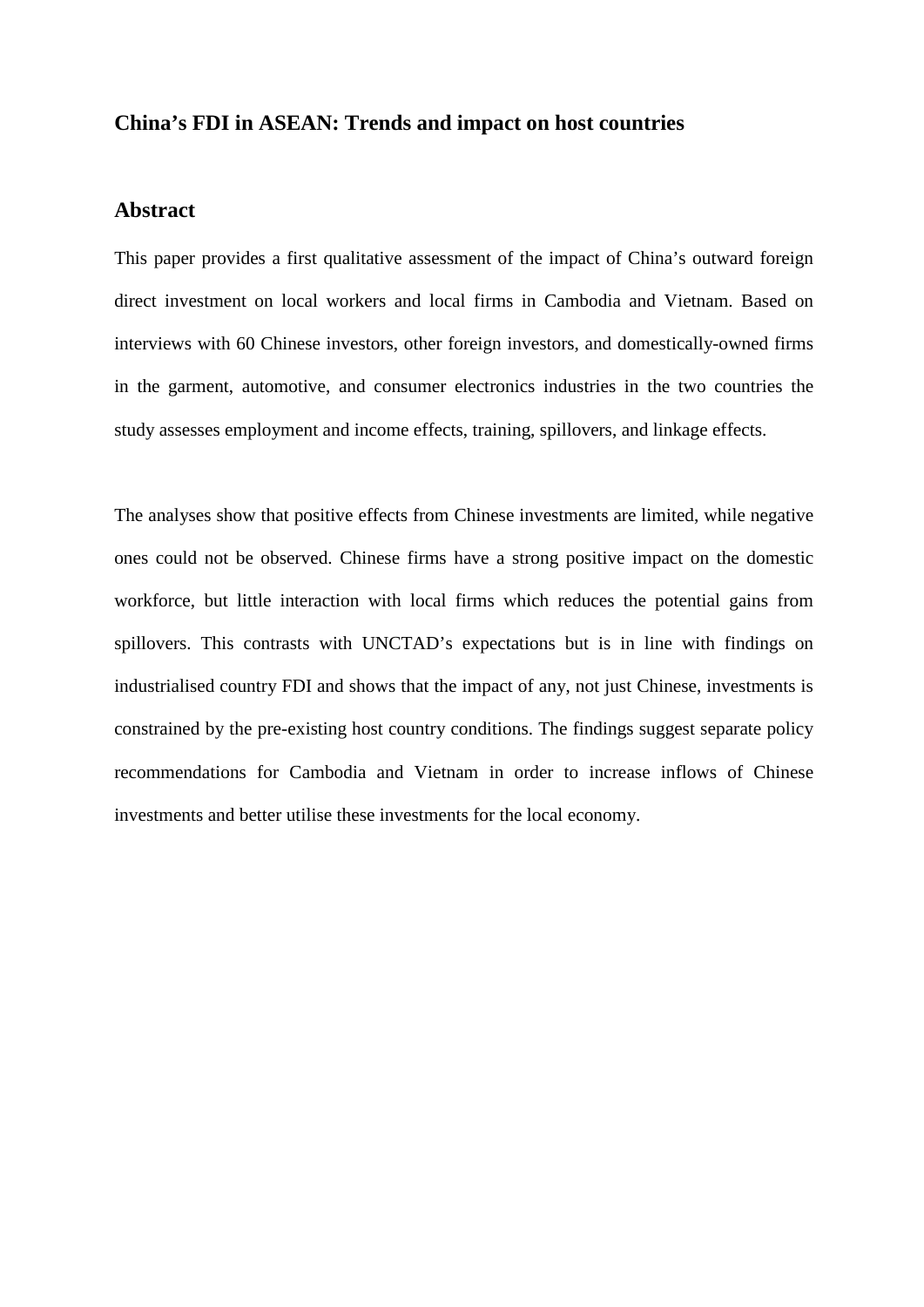# **1. INTRODUCTION**

The public perception of China's outward foreign direct investment (OFDI) has been dominated by two kinds of investments which in recent years received considerable attention: resource-seeking FDI on the African continent (e.g., Alden and Davies, 2006) and the acquisition of well established companies in developed countries by Chinese multinational enterprises (MNEs), such as Lenovo's acquisition of IBM's PC section in 2005 (e.g., Deng, 2008). This focus has hidden the fact that a large share of Chinese OFDI remains within Asia and in Southeast Asia in particular. It has been suggested that an Association of Southeast Asian Nations (ASEAN)-China Free Trade Agreement (ACFTA) will bring a fourth wave of FDI for Southeast Asia (Wong and Chan, 2003). Despite the focus of China's OFDI on its 'home region' (Rugman and Li, 2007), there is little understanding about the nature and distribution of those investments. We intend to close this first gap by characterising China's investments in the region for the time period 2003-08 to provide a baseline and enable comparisons with other regional studies of China's OFDI. The latter point is of significance as Buckley *et al.* (2007) and Morck *et al.* (2008) have indicated that the characteristics of China's intraregional OFDI can be expected to differ from China's OFDI into other parts of the world in terms of risk-taking and local involvement with Overseas Chinese.

Chinese OFDI stocks are still comparably low in relation to both worldwide FDI stocks (0.9%) and China's GDP (3.4% in 2008`; UNCTAD, 2010a). Nevertheless, China's OFDI is rising quickly and has remained stable during the global economic crisis in 2008-09 with non-financial OFDI reaching USD\$ 40bn and US\$ 43bn (MOFCOM, 2010), respectively, while global FDI flows contracted by 39 per cent from 2008 to 2009 (UNCTAD, 2010b). As a consequence of its growth, for a number of less developed countries in Southeast Asia China's OFDI has become very important. In Cambodia, for example, China ranked as No. 1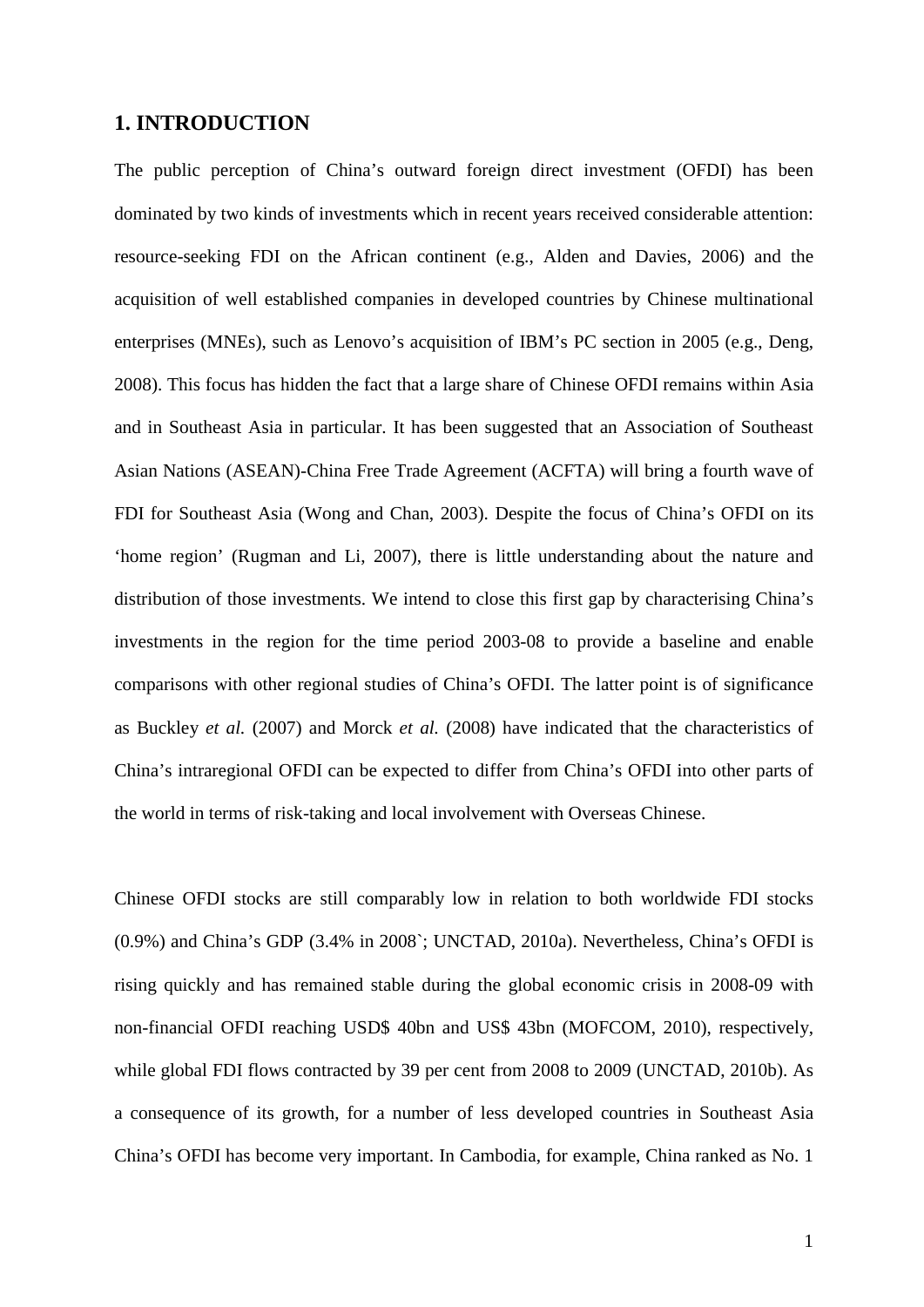investor in 2009, and Chinese FDI is assumed to be similarly important in Laos and Myanmar (Frost, 2005). Despite the importance of Chinese OFDI for these, exemplary, ASEAN member states, rigorous empirical evidence on host country developmental effects of Chinese OFDI does to our knowledge not exist to date. A considerable body of literature has assessed host country effects from FDI in developing countries, often without differentiating between source countries effects (e.g., Ernst and Kim, 2002; Mirza *et al.*, 2004; Jenkins, 2006), or, if source countries are accounted for, mostly focussing on industrialised source countries (e.g., Fortanier, 2007). Lall (1983) and UNCTAD (2006), however, argue that the effects from developing countries' OFDI are likely to have greater employment-generating potential and creating larger indirect effects. Further, studies that combine the theory on FDI effects with MNEs from developing economies are scarce. We attempt to address this second gap in using primary data from Cambodia and Vietnam to deliver a first assessment of the direct and indirect effects of Chinese outward investment in these economies. In the light of increasing FDI flows between developing countries it will be beneficial to have more empirical evidence to facilitate our understanding of host country effects of this type of FDI. This will inform theorising on the development effects of interdeveloping countries FDI as well as policy-making.

The remainder of this paper is structured as follows. The next section gives an overview about trends in Chinese OFDI with a focus on the ASEAN region. This is followed by a summary of existing literature on host country effects of FDI. Section four explains the methodology applied, while section five is concerned with the development effects of Chinese OFDI in Cambodia and Vietnam. The last section concludes and suggests first policy recommendations.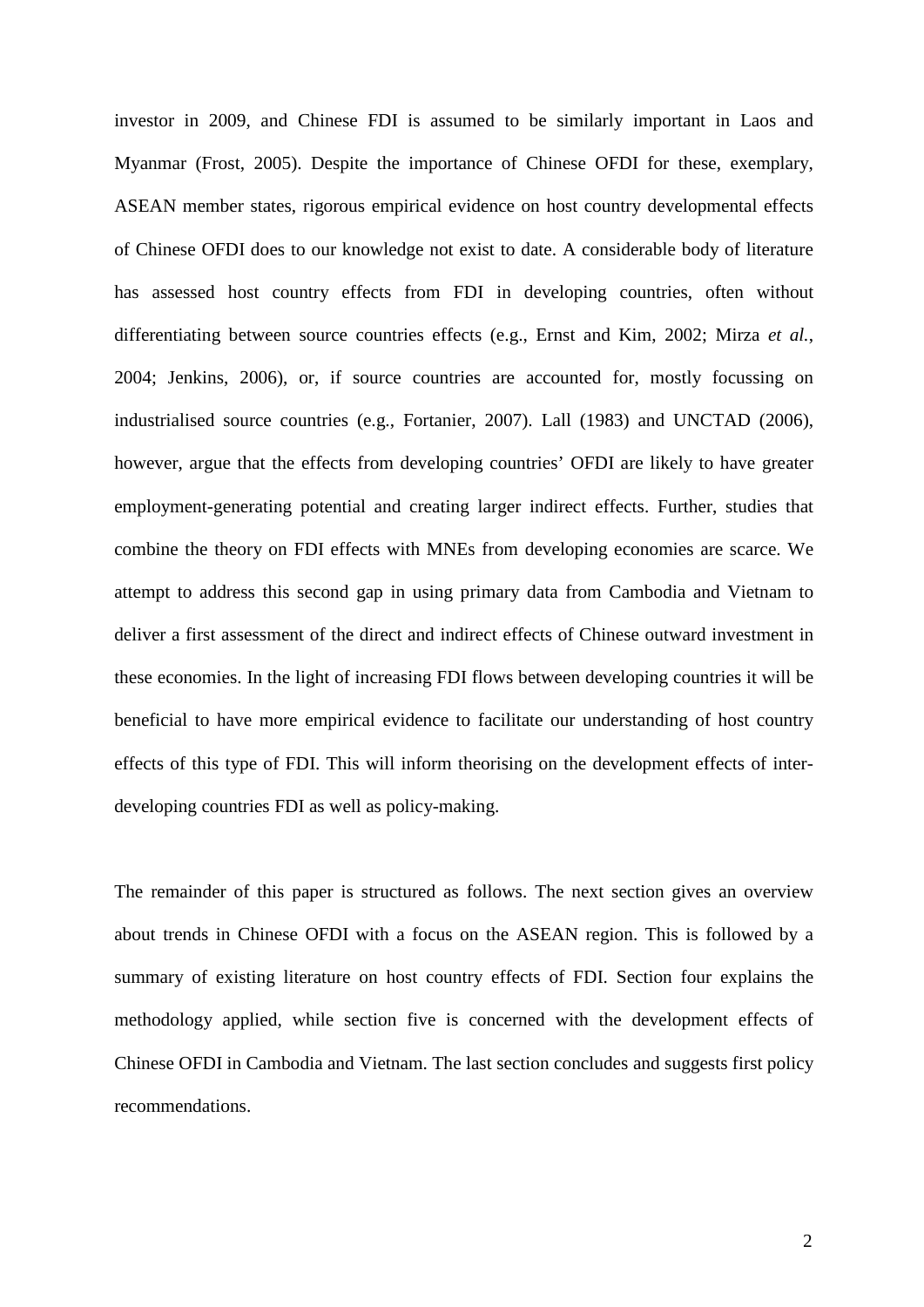#### **2. TRENDS IN CHINA'S OFDI TO SOUTHEAST ASIA**

In the early 1990s, when outward investment from China started to expand following domestic policy liberalisations (Buckley *et al.*, 2007; Luo *et al.*, 2010), the major recipient countries (by value) were industrialised economies, such as Australia, the United States, and Canada. While only one third of OFDI volume went to developing countries, the same country group attracted almost two thirds of Chinese OFDI projects. These proportions indicate that FDI projects in developing countries were of smaller scale in comparison to those in developed countries. By then, the ASEAN member states received around five per cent of China's outbound investment (UNCTAD, 2010a). The share of developing countries rose over time and by 2008 developing countries accounted for 60 per cent of China's OFDI volume; indicating a more even spread of investment sizes. ASEAN's share rose to 17 per cent by 2008 (see Table 1).

The large share ASEAN member states receive may have been caused by the regional integration which is fostered by ASEAN and its policies. Wong and Chan (2003) reasoned that the ASEAN-China FTA will stimulate inflows of FDI from China to ASEAN and predicted that "[i]n the near future, China could well constitute the fourth wave of FDI for Southeast Asia, following the first three waves associated with the West, Japan, and the four Asian NIEs". However, a positive influence of the institutionalised ASEAN integration process on OFDI from China to ASEAN per se cannot be supported on the basis of the official data (Kubny *et al.*, 2008). This is because integration agreements have not yet fully been implemented and investors view the prospects of the process sceptical. Although the 'fourth wave' has not materialised yet, Chinese investments have triggered a change in mindsets regarding regionalization (Frost, 2005). While China was mainly seen as an economic threat, the opportunities arising from China as an outward investor are increasingly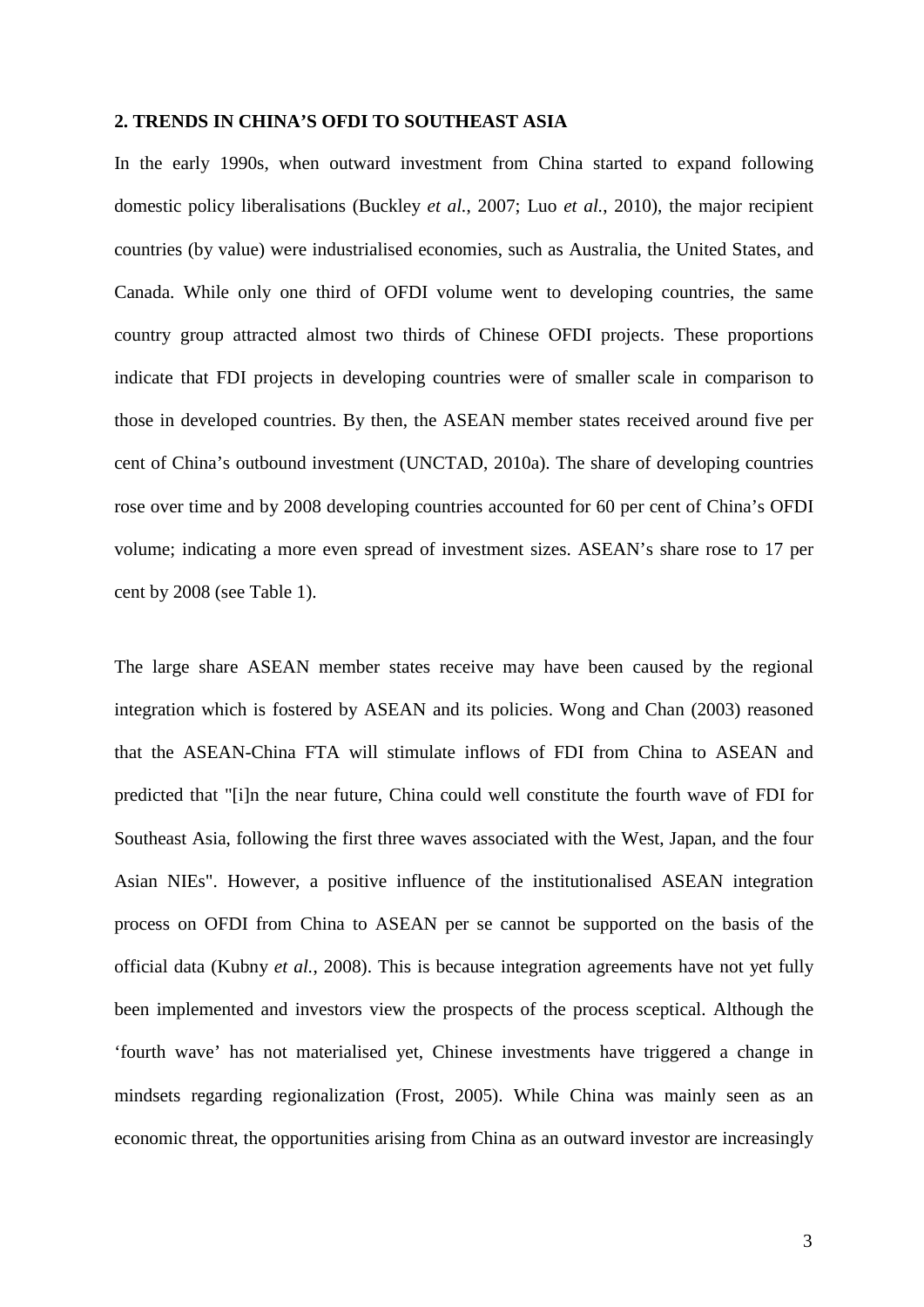acknowledged and appreciated by its neighbours to the extent that ASEAN countries increasingly try to attract Chinese investments (Chia and Sussangkarn, 2006).

|                                               | 2003      | 2004      | 2005      | 2006     | 2007                 | 2008       |
|-----------------------------------------------|-----------|-----------|-----------|----------|----------------------|------------|
| <b>Total world</b>                            | 33,222.22 | 44,777.26 | 57,205.62 |          | 75,025.55 117,910.50 | 183,970.71 |
| Total world excl. BVI,<br>CI, HK <sup>i</sup> | 4,366.64  | 6,635.08  | 9,779.37  |          | 13,796.05 25,691.96  | 37,320.65  |
| Singapore                                     | 164.83    | 233.09    | 325.48    | 468.01   | 1,443.93             | 3,334.77   |
| Indonesia                                     | 54.26     | 121.75    | 140.93    | 225.51   | 679.48               | 543.33     |
| Vietnam                                       | 28.73     | 160.32    | 229.18    | 253.63   | 396.99               | 521.73     |
| Myanmar                                       | 10.22     | 20.18     | 23.59     | 163.12   | 261.77               | 499.71     |
| Thailand                                      | 150.77    | 181.88    | 219.18    | 232.67   | 378.62               | 437.16     |
| Cambodia                                      | 59.49     | 89.89     | 76.84     | 103.66   | 168.11               | 390.66     |
| Malaysia                                      | 100.66    | 123.24    | 186.83    | 196.96   | 274.63               | 361.20     |
| Lao People's<br>Democratic Republic           | 9.11      | 15.42     | 32.87     | 96.07    | 302.22               | 305.19     |
| Philippines                                   | 8.75      | 9.80      | 19.35     | 21.85    | 43.04                | 86.73      |
| <b>Brunei Darussalam</b>                      | 0.13      | 0.13      | 1.90      | 1.90     | 4.38                 | 6.51       |
| <b>ASEAN</b>                                  | 586.95    | 955.70    | 1,256.15  | 1,763.38 | 3,953.17             | 6,486.99   |
| ASEAN as % of total                           | 1.77%     | 2.13%     | 2.20%     | 2.35%    | 3.35%                | 3.53%      |
| ASEAN as % of total<br>excl. BVI, CI, HK      | 13.44%    | 14.40%    | 12.84%    | 12.78%   | 15.39%               | 17.38%     |
| Japan                                         | 89.31     | 139.49    | 150.70    | 223.98   | 558.27               | 509.69     |
| Korea, Republic of                            | 235.38    | 561.92    | 882.22    | 949.24   | 1,214.14             | 850.34     |
| $ASEAN+3^{ii}$                                | 911.64    | 1,657.11  | 2,289.07  | 2,936.60 | 5,725.58             | 7,847.02   |
| $ASEAN+3$ as % of total                       | 2.74%     | 3.70%     | 4.00%     | 3.91%    | 4.86%                | 4.27%      |
| $ASEAN+3$ as % of total<br>excl. BVI, CI, HK  | 20.88%    | 24.97%    | 23.41%    | 21.29%   | 22.29%               | 21.03%     |

**Table 1.** Chinese OFDI stocks in ASEAN and ASEAN+3 (US\$ mn)

*Notes: (i) Hong Kong, Cayman Islands and British Virgin Islands together account for nearly 80% of total Chinese OFDI stocks by 2008. They are excluded to provide a more accurate picture of China's OFDI distribution. (ii) ASEAN +3 comprises ASEAN, China, Japan, and South Korea. China is excluded here. Source: UNCTAD (2010a)*

From the viewpoint of the ASEAN host countries, the ratio of FDI from China to total inward FDI is small for ASEAN as a whole (below one per cent in 2006). FDI to Singapore and other more advanced ASEAN member countries is dominated by investments from Japan and the US, and Singapore alone accounted for 50 per cent of all FDI inflows to ASEAN in 2006 – which explains the low share of Chinas FDI for ASEAN. For other countries in the region, however, Chinese inflows are substantial. According to unpublished data obtained from the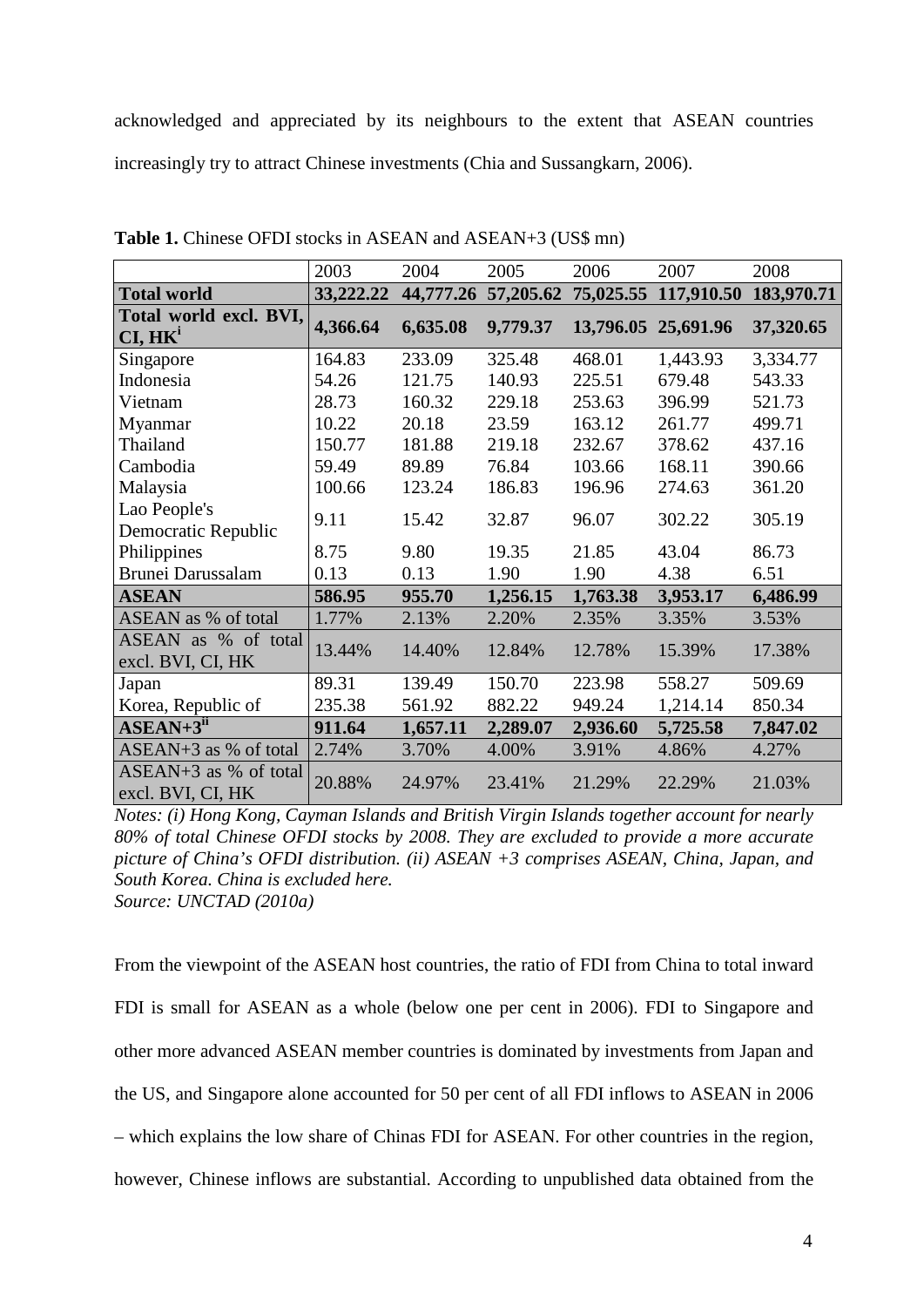Cambodia Investment Board, China was the largest investor in Cambodia in 2009. Also for Lao PDR and Myanmar Chinese investments are substantial and accounted for nine and 22 per cent respectively of total inward FDI (UNCTAD, 2010a). China's share may be higher than official home and host country data show as the example of Vietnam illustrates. As large amounts of Vietnamese FDI inflows originate from Hong Kong and the British Virgin Islands, Frost (2005) suspects significant further amounts of Chinese capital to be routed to Vietnam via these and other offshore financial centres. On the other hand, there are also reasons to assume that China's share is overestimated in some host countries. During the field research in Cambodia and Vietnam we found that a number of companies that were identified and registered as mainland Chinese were in fact owned by a parent company from Hong Kong, Macao, or Taiwan. In some cases, these parent companies were established in mainland China and later moved to Hong Kong for reasons like taxes, logistics, or proximity to clients. In other cases, however, companies originated from Hong Kong or Taiwan and were incorrectly registered as mainland Chinese.

Chinese OFDI to ASEAN member countries is attracted by individual country attributes. Resource-rich countries like Cambodia, Indonesia, and Laos have attracted Chinese investments in the primary sector (Pangestu, 2004). Thailand benefits from an FTA with China which has significantly increased FDI, especially to Northern Thailand (Frost, 2005). Singapore catches the attention of Chinese investors due to its hub status in financial services, trade, shipping and logistics. As a consequence, Chinese OFDI in Singapore predominantly goes to the services sector (Chia and Sussangkarn, 2006). Low-wage countries like Cambodia and Vietnam have received substantial Chinese OFDI in labour-intensive manufacturing. These investments are concentrated on the garment sector in Cambodia while spread over a range of industries in the economically more advanced Vietnam. Other factors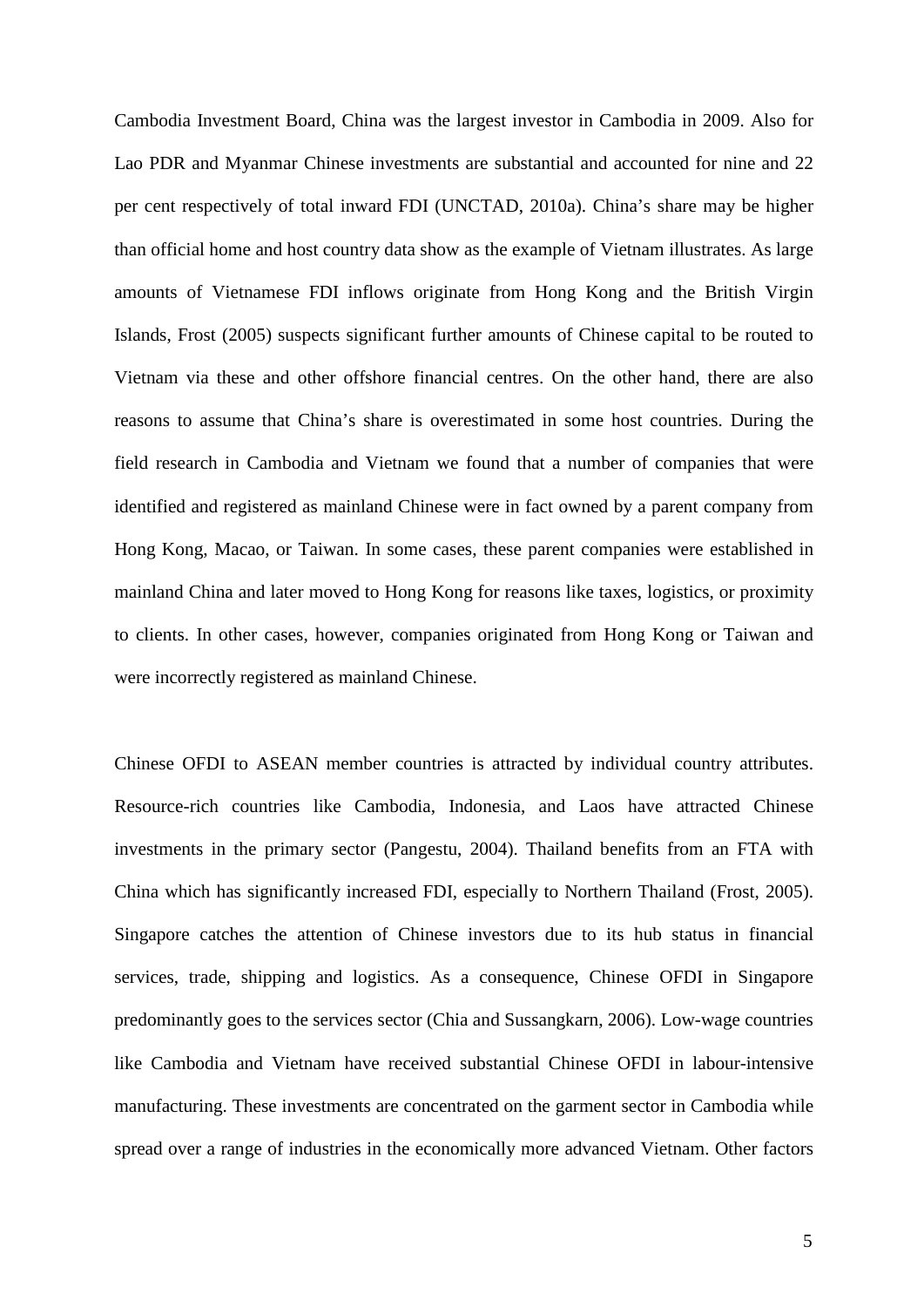attracting Chinese OFDI to ASEAN member countries are historical ties, e.g. with Thailand, and conducive policies like the provision of infrastructure for investment.

### **3. HOST-COUNTRY EFFECTS OF FDI**

After presenting the spatial distribution of China's OFDI across ASEAN, we intend to assess its effects on the host economy. Foreign direct investment can have a variety of direct and indirect effects in host countries. We define direct effects as the immediate consequences of an MNE's activity in the host country, which includes employment and income effects. Indirect effects result from the interaction of an MNE or its employees with other enterprises or non-business entities in the host country and comprise spillovers and linkage effects.

#### **3.1 Direct effects**

Foreign firms directly affect a host economy through the creation of new jobs (employment effect) and thus the generation of income for their employees (income effect). The income effect is augmented if foreign firms pay higher wages for comparable tasks than domestic firms (Aitken *et al.*, 1996). The extent to which these effects occur depends largely on the type of FDI as well as on host country characteristics, including the educational level of the labour force.

Effects on employment and income depend on the extent to which foreign firms use the local labour force. They are usually most profound for efficiency-seeking Greenfield investment in labour-intensive industries (Jenkins, 2006). This type of FDI commonly exploits international differences in labour costs. Firms in these industries employ mainly low-skilled labour (e.g. in the garment industry) and provide less training than firms in skill-intensive industries like consumer electronics (UNCTAD, 1994; Vind, 2008). In contrast, capital-intensive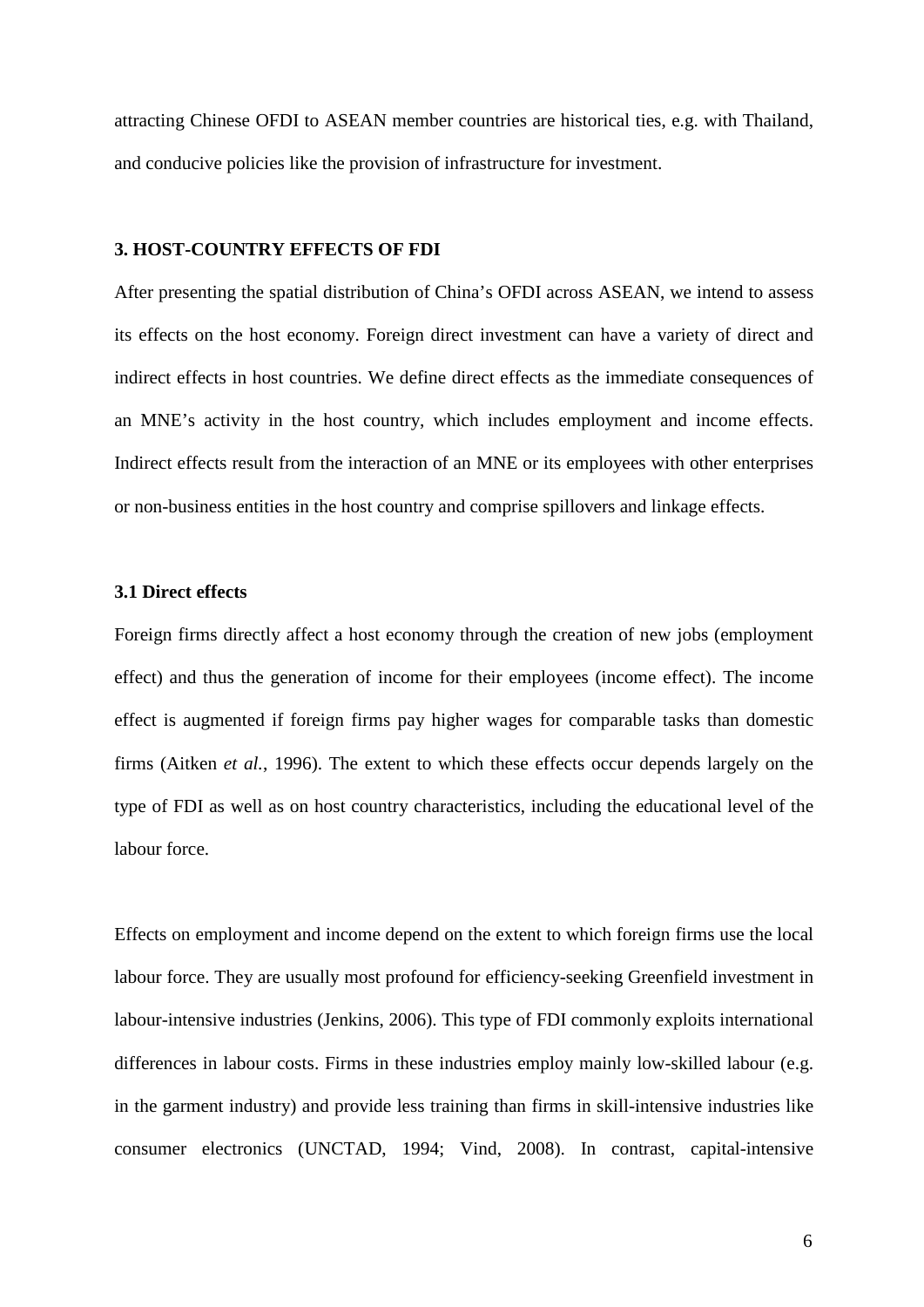investments like the exploration of natural resources tend to create few jobs. In an analysis of the employment generation effect of FDI in Vietnam, Jenkins (2006) finds limited effects and even conjectures that the indirect effect on employment may be negative. This he mainly attributed to the higher capital intensity in foreign firms (cf. IMF, 1999). Moreover, he finds a negative correlation between the degree of foreign ownership and employment in an industry and explains this by the few linkages created by foreign firms and the possibility of crowding out of domestic competitors.

#### **3.2 Indirect effects**

Spillover effects are indirect effects of inward FDI and are here defined as the unintended transmission of knowledge and skills from the FDI enterprise to domestic enterprises via demonstration effects and/or worker mobility. As external effects of the FDI enterprise's activity, they are not priced. It is generally assumed that foreign investors produce at a higher level of technology than local firms and therefore can stimulate such effects.

Spillover effects occur through different types of indirect demonstration effects, imitation, and competitive pressure (Wang and Blomström, 1992; Blomström and Kokko, 1998; Glass and Saggi, 1998; Görg and Greenaway, 2003), through mobility of the workforce from MNEs to local firms, which supports the dissemination of advanced managerial practises, know-how, and technology (Fosfuri *et al.*, 2001; Glass and Saggi, 2002), and through unintentional outcomes in linkage relationships with local buyers and suppliers (e.g. Görg and Greenaway, 2003; Hansen and Schaumburg-Müller, 2006; Fortanier, 2007). Spillovers also depend on the difference in the level of technological intensity between MNEs and local firms (Kokko, 1994) and the degree of export-orientation of the FDI (Jenkins, 2006). The larger the technology gap, the less likely are significant spillovers due to a lack of absorptive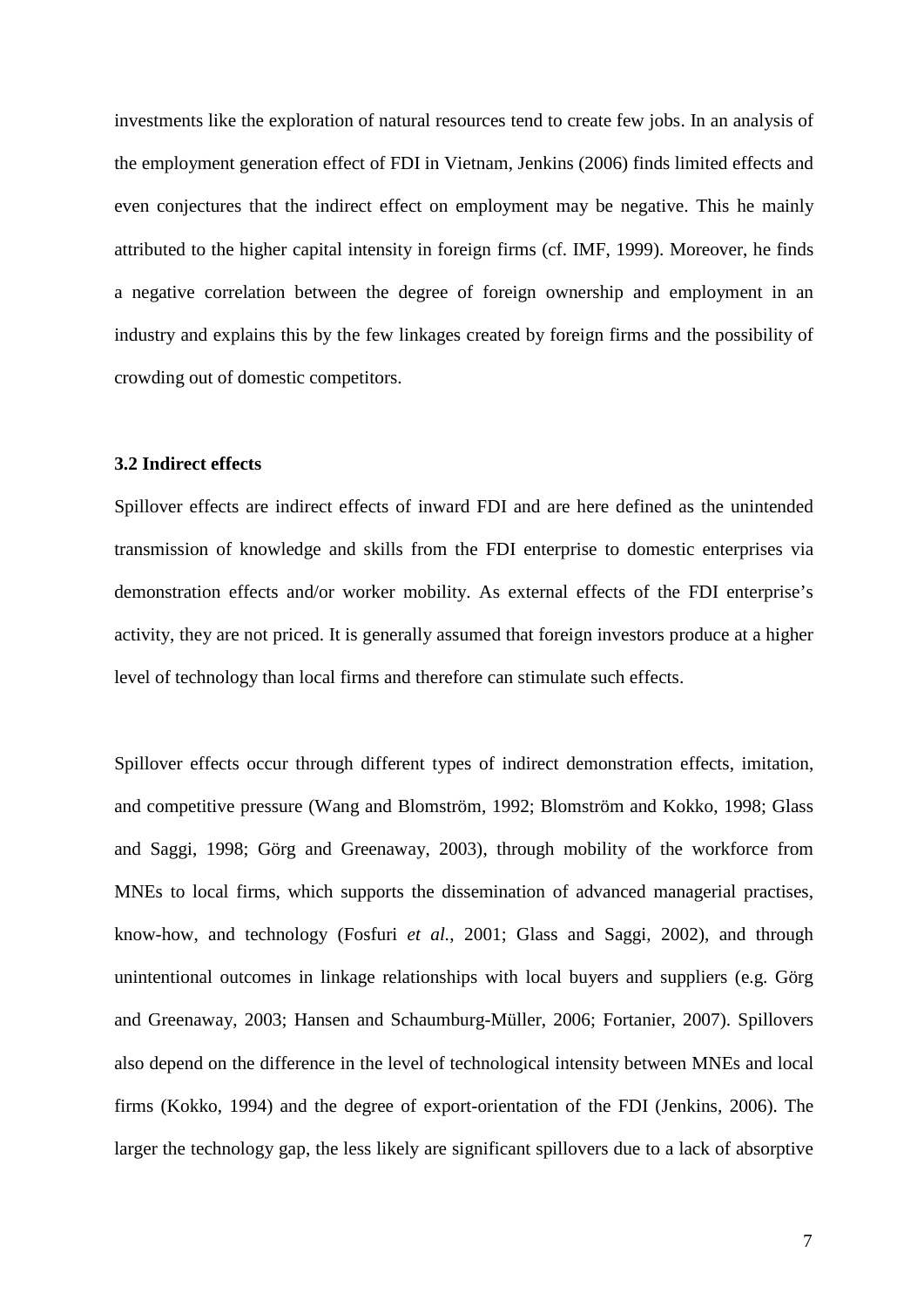capacity (Kokko (1994). This has implications for the desired type of FDI. FDI featuring a *slightly* higher technology level than domestic firms might be more desirable than hightechnology FDI which cannot establish relations to the domestic economy. Export-oriented FDI tends to generate more employment and facilitates better access to the global economy via market access/export spillovers. On the other hand, it is often low-skill assembly activity which limits the upgrading of human resources (Giroud and Mirza, 2006). Similarly, foreign firms that operate in isolation with little linkages to domestic enterprises are less likely to generate a lot of spillovers to local firms.

#### **3.3 Linkages**

Linkages are "formal and informal collaborative exchanges between legally independent firms, where material and immaterial resources are transferred, and/or practices shared and transmitted" (Hansen and Schaumburg-Müller, 2006:8) that can also include non-business entities, such as universities, research institutes, government institutions, or private stakeholders (UNCTAD, 2001; Mirza *et al.*, 2004). Linkages in the shape of backward, forward, or horizontal linkages act as facilitators for effects, but are not effects in and of themselves.

The establishment of linkages depends on the foreign firms' experience and embeddedness in the host economy (McAleese and McDonald, 1978), the entry mode (UNCTAD, 2000b; Belderbos *et al.*, 2001), the level of technology acquaintance of the local firm and market position of the domestic firm (Altenburg, 2000; Belderbos *et al.*, 2001), and the investment motivation of the MNE. Industries with a production process that can easily be fine-sliced and split up into multiple production stages have a higher potential for linkages than other industries (UNCTAD, 2001). This, however, also depends on the level of development of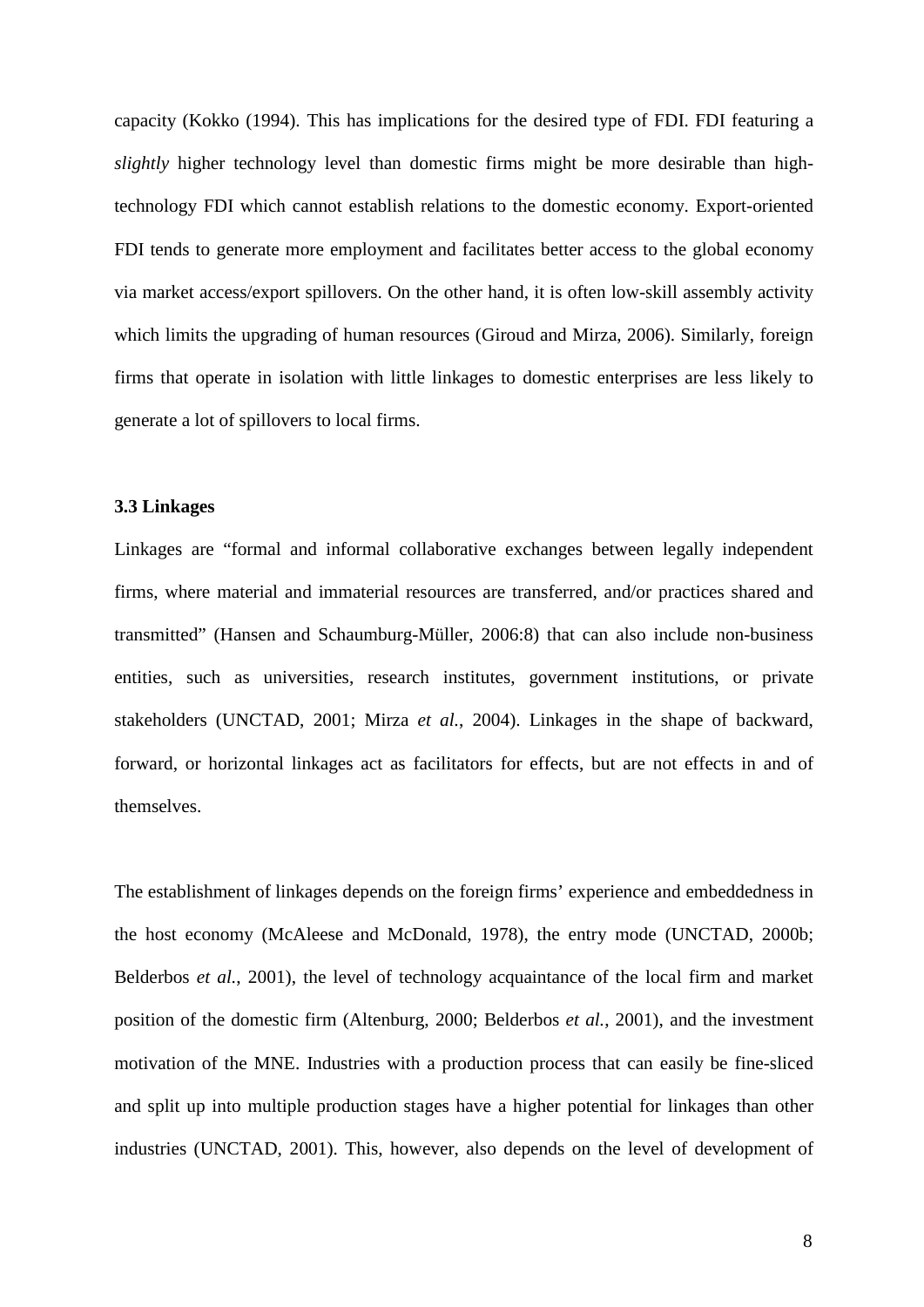supplying industries (Battat *et al.*, 1996; UNCTAD, 2000a; , 2001) and the size of supplying industries, which has been found to be positively correlated with backward linkages (Belderbos *et al.*, 2001). The electronics and automobile industries show heterogeneous depth of linkages depending on the availability of respective supplies. Where local suppliers have not been established or do not meet international standards MNEs either integrate the respective production steps in their intra-firm value chain or use foreign suppliers. Evidence of relatively strong linkages in both industries was found for Southeast Asian economies (e.g., Giroud, 2003), but weak linkages were identified in studies on the electronics industry in Mexico and the automobile sector in South Africa (Barnes and Kaplinsky, 2000; UNCTAD, 2001). In some instances, linkages are weak (e.g., Girma and Gong, 2008) or the local sourcing ratio of foreign firms is below the ratio of domestic firms (McAleese and McDonald, 1978; Görg and Ruane, 1998). In industries such as garment, local sourcing is generally rare (Tavares and Young, 2002).

Regarding the motivation of the investment, market-seeking FDI in developing countries facilitates more linkages than investment for other purposes (Reuber *et al.*, 1973; Belderbos *et al.*, 2001). One reason is that affiliates which produce for the domestic market often have more freedom to choose suppliers than affiliates fulfilling their role in the international production system of their parent company (UNCTAD, 2001). Other factors relate to the size of the affiliate and the role assigned to the foreign affiliate. Small affiliates have stronger linkages than large ones in the Irish electronics industry (Görg and Ruane, 1998); affiliates with greater autonomy have stronger linkages in the electronics and garment industry in ASEAN (Giroud and Mirza, 2006).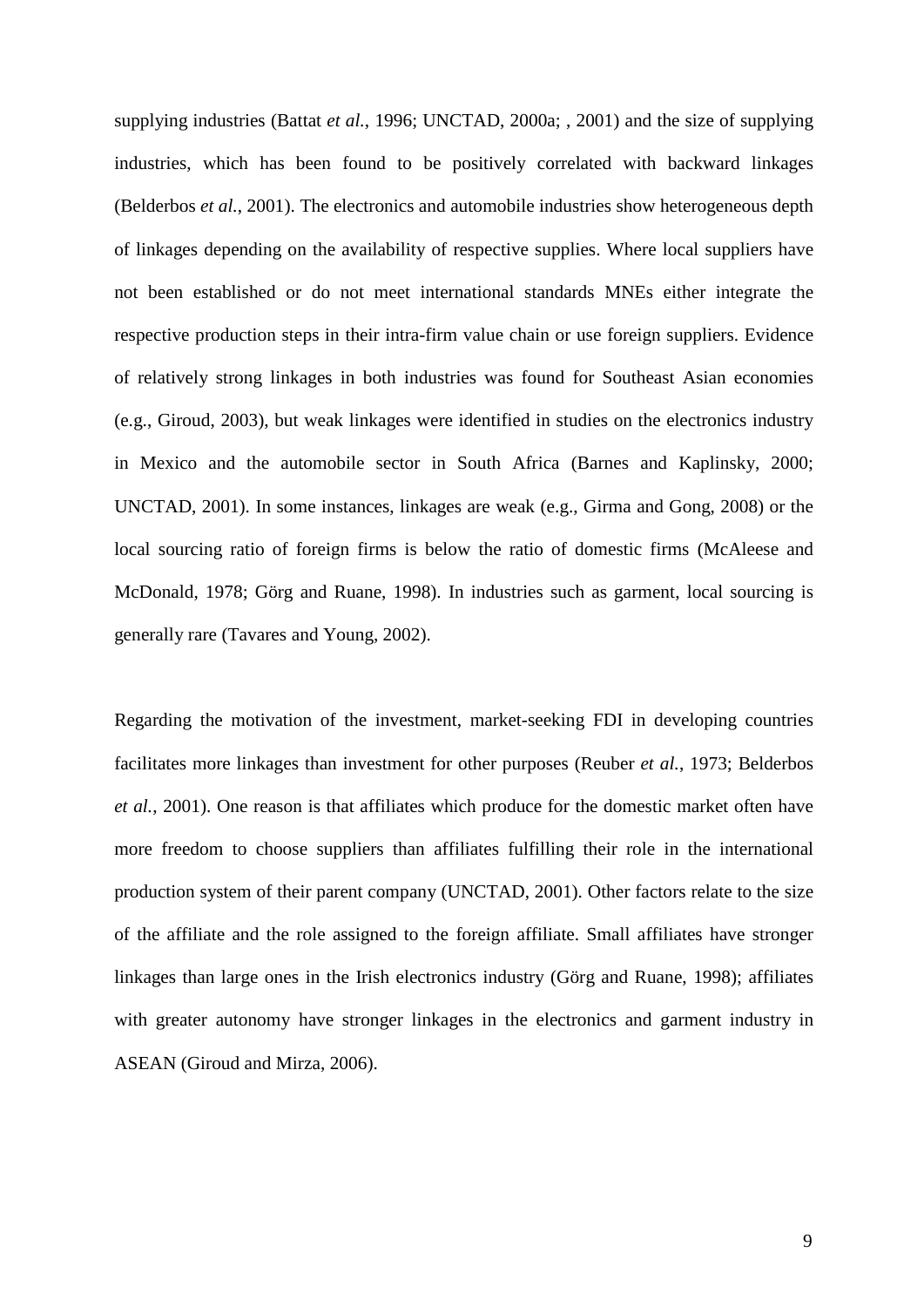The occurrence of these direct and indirect effects and linkages has been extensively examined for FDI from industrialised countries to developing countries. For developing source countries, in contrast, rigorous empirical assessment of the development effects is to date scarce and results are expected to contrast. UNCTAD (2006) assumes, for example, that inter-developing countries FDI is more beneficial for host-country development based on theoretical considerations of the 'technology gap' and greater labour-intensity of this type of investment. But this prediction lacks empirical evidence. In the light of soaring FDI inflows into developing economies from China, sound data on host-country effects is needed. We address this below.

#### **4. METHODOLOGY**

This paper is based on field research conducted in Southeast Asia and China between October 2008 and November 2009. The two case study countries Cambodia and Vietnam have been chosen because of the relative importance of Chinese FDI to their economies and the variation in their economic development (see Table 2).

| <b>Criteria and source</b>                                                             | Cambodia      | <b>Lao PDR</b>               | <b>Myanmar</b>      |               | Vietnam   Indonesia       | <b>Philippines</b>        | <b>Thailand</b>           |
|----------------------------------------------------------------------------------------|---------------|------------------------------|---------------------|---------------|---------------------------|---------------------------|---------------------------|
| LDC status<br>(United Nations, 2009)                                                   | yes           | yes                          | yes                 | no            | no                        | no                        | no                        |
| Income group<br>(World Bank, 2009)                                                     | Low<br>income | Low<br>income                | Low<br><i>ncome</i> | Low<br>income | Lower<br>middle<br>income | Lower<br>middle<br>income | Lower<br>middle<br>income |
| FDI stock from China in<br>2006<br>(million USD, UNCTAD,<br>2010a)                     | 103.66        | 96.07                        | 163.12              | 253.63        | 225.51                    | 21.85                     | 232.67                    |
| Share of Chinese FDI in<br>total inward FDI in 2006<br>(UNCTAD, 2010a, mirror<br>data) | 3.51%         | 11.22%                       | 3.26%               | 0.76%         | 1.18%                     | 0.13%                     | 0.34%                     |
| Institutional<br><i>links</i><br>and<br>practicalities                                 | $+$           | $\qquad \qquad \blacksquare$ | -                   | $++$          | $+$                       |                           | $^{+}$                    |

**Table 2**. Country selection criteria

*Note: "Institutional links and practicalities" refers to the authors' access to institutions in the host countries to facilitate the field work*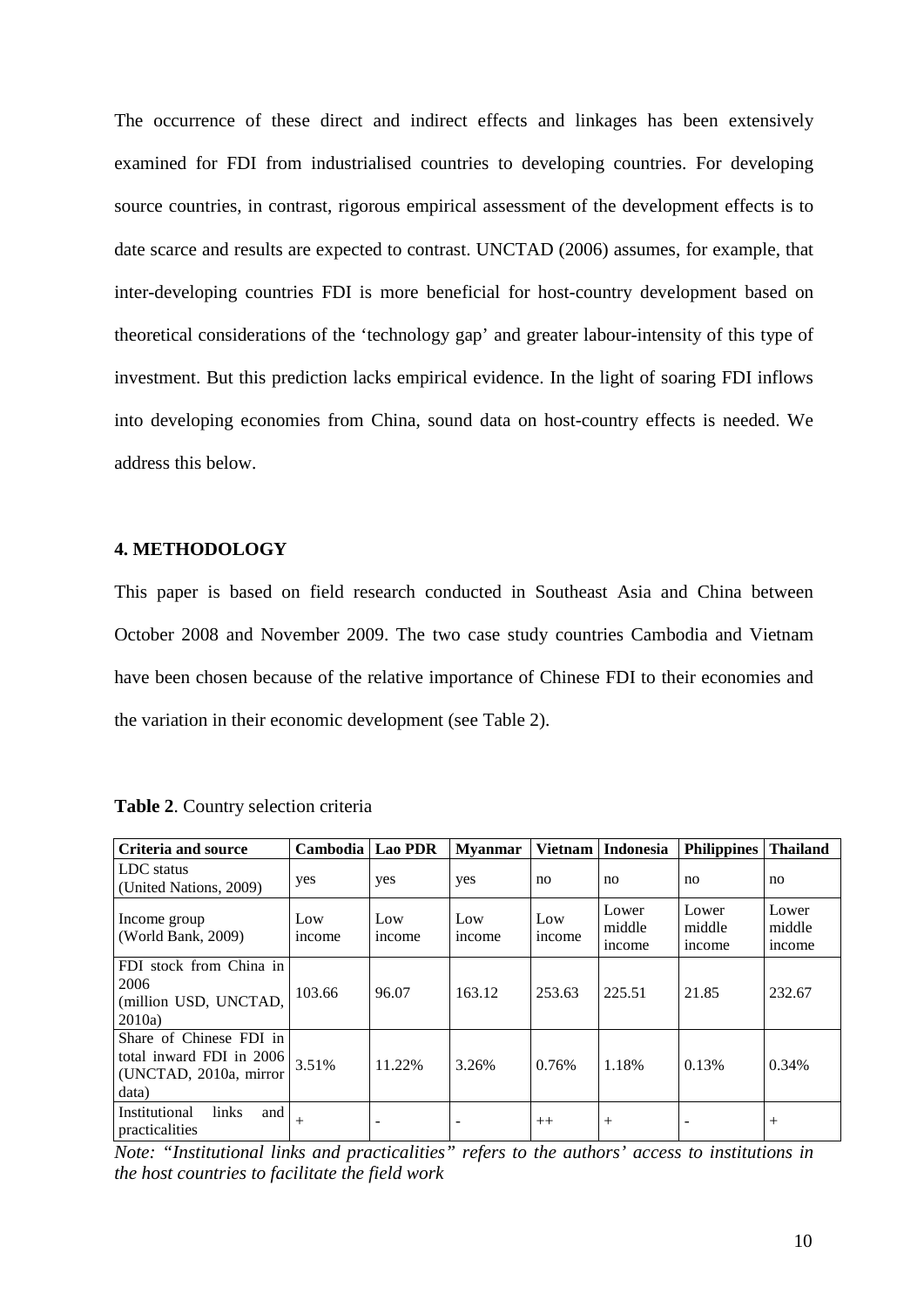Analyses of the impact of Chinese investments are constrained by the lack of available quality secondary data. We therefore conducted interviews with mainland Chinese (32), other foreign (8), and one local company in Cambodia. In Vietnam, interviews with mainland Chinese (33), other foreign (8), and local companies (4) were conducted (see Tables A1 and A2 in the Appendix). The firm interviews were complemented by interviews with twelve stakeholders (business associations and labour unions) and 53 expert interviews (i.e., representatives from government institutions and ministries, international donors, local researchers, journalists and NGOs) across both countries. Expert interviews were also held in China, Singapore, and Thailand. The coordination and execution of the fieldwork has been facilitated by the Central Institute for Economic Management (CIEM), Hanoi, Dr. Hem Socheth, independent consultant in Phnom Penh, and the Institute of Southeast Asian Studies (ISEAS) in Singapore.

The field research and the analyses of development effects focus on FDI in the consumer electronics, garments, and automotive industries. The unequal distribution of interviews between the three sectors corresponds to the relative importance of the sectors for the given economy; in Cambodia the vast majority of interview data is from the garment industry, while the automotive industry (in particular motorcycles) is dominant in the sample for Vietnam.

#### **5. IMPACT OF CHINA'S FDI ON CAMBODIA AND VIETNAM**

This study focuses on the direct effects Chinese OFDI entails for workers as well as its indirect effects on local firms in the garments, automotive, and consumer electronics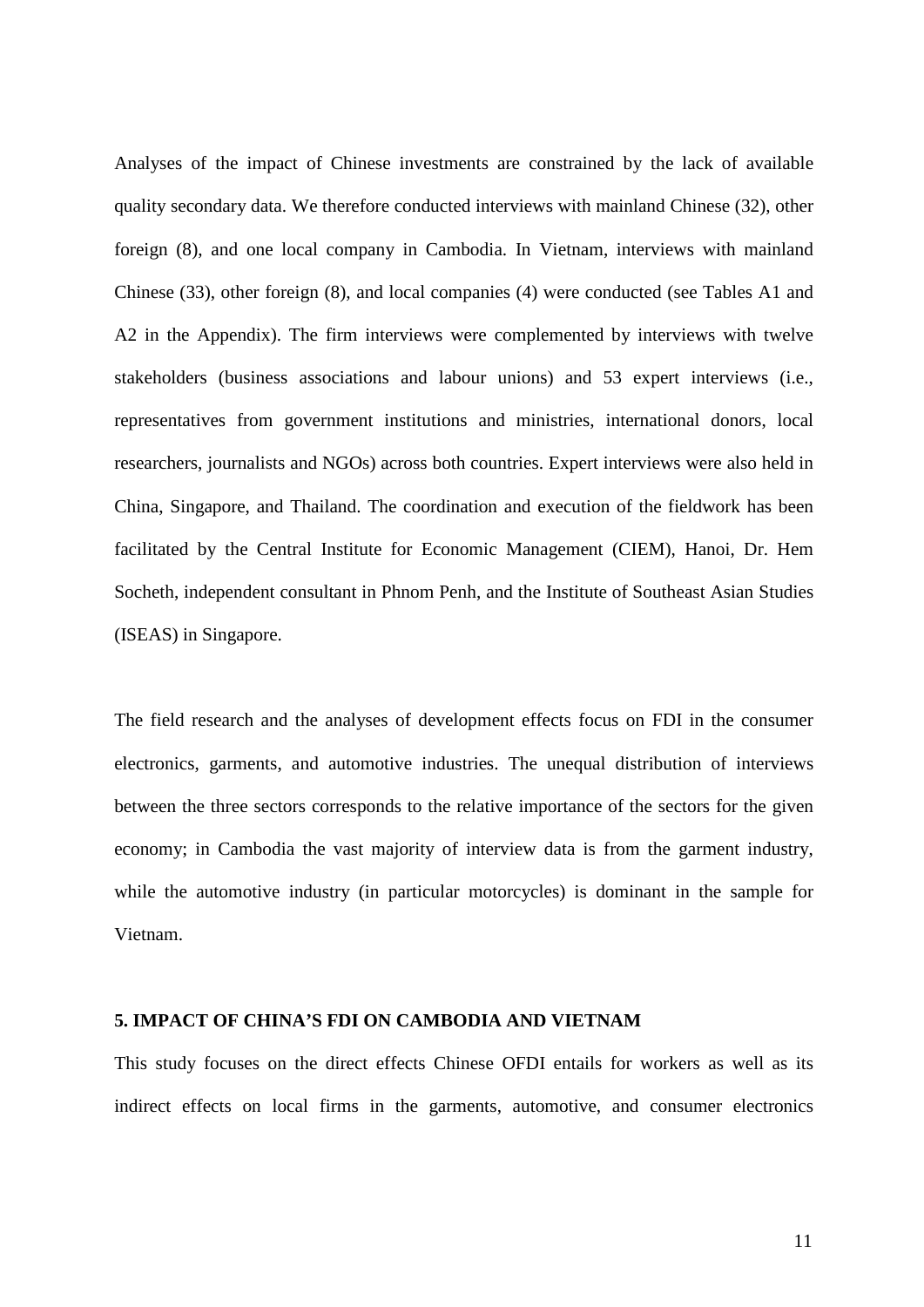industries in Cambodia and Vietnam. This covers employment and income effects, training, spillovers and linkage effects.

# **5.1 Direct effects on local workers**

In Cambodia and Vietnam, Chinese manufacturing FDI is concentrated in low-skill, labourintensive manufacturing and tends to be of relatively small scale. Chinese companies in Cambodia on average have 979 employees. The surveyed 27 manufacturing companies employ together 26,439 people, of which 98% are Cambodians. The average employment is lower in Vietnam with 304 employees. The surveyed 33 companies here account for 10,020 jobs with 95% Vietnamese employees (see Tables A1 and A2 in the Appendix). The higher average and total employment in Cambodia is owed to the sectoral distribution of the investments. The majority of Chinese FDI in Cambodia is in the garments industry where large, labour intensive factories are typical. In contrast, the more capital-intensive motorcycle industry is more important in Vietnam. Moreover, the production facilities of one Chinese investor are fragmented into a number of small factories that are specialised in particular components which reduces the number of employees per firm.

Given the efficiency-seeking investment intend, it is no surprise that 100 per cent of the shop floor workers in Cambodia are local. Although this is generally the case in Vietnam as well, two larger Chinese companies have employed a very limited number of Chinese shop floor workers. The situation is different at the more skill-intensive level of the firms. In Cambodia, less than 30 per cent of positions in the top or middle management are occupied by local employees and the most senior management positions are usually occupied by Chinese expatriates. Typical positions allocated to Cambodian employees are lower management positions like human resources manager, accounting manager, shipping manager, and head of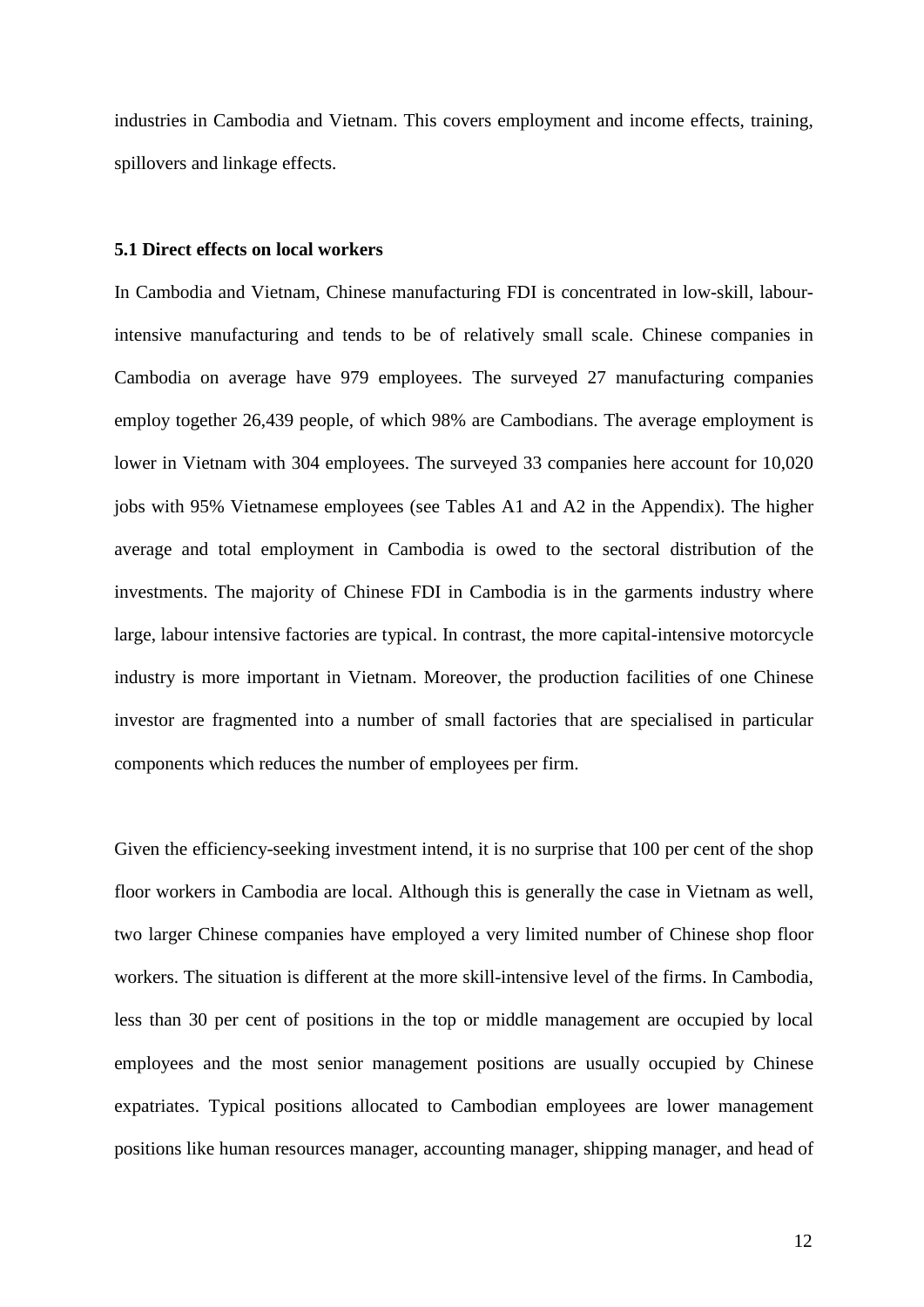administration. Supervisors, who control the performance of workers in the shop floor, are predominantly Chinese. This was found to be caused by the perceived low skills and missing experience of local candidates. Thus, for the garment industry, it is also common for companies from other (Asian) source countries to employ a large share of Chinese supervisors. Employing Chinese supervisors is, however, compromised by miscommunication and cultural differences between the Chinese and Cambodian workforce, which occasionally leads to problems including labour unrest and strikes.

In Vietnam, the relation of local staff to expatriates in the top and middle management and engineers is almost reversed. Almost 63 per cent of positions in this category are covered by Vietnamese. The main reason for this major difference between Chinese firms in Cambodia and Vietnam can be attributed to differences in educational levels between Cambodia and Vietnam. In Vietnam, Chinese companies require less costly training to hire local staff in management positions. For many positions within management, it therefore pays off to employ Vietnamese management staff instead of costly Chinese expatriates.

Wage levels in Chinese companies are not significantly different in the two host countries (around US\$86), but are considerably lower than in the Eastern provinces of China (around US\$300 in the corresponding parent companies), which was one main reason for the majority of respondent companies for investing. The wage level of Chinese companies in Cambodia corresponds to average wages paid in the Cambodian garment industry (US\$86.88) and exceeds the "ideal" monthly minimum wage that, according to Chandarot & Dannet (2009), suffices to cover basic living costs (US\$71.99 or US\$74.85 depending on the scenario) as well as the official minimum wage of US\$50. The actual wage includes an obligatory living allowance, payment for overtime, which is common in the garment industry, and frequently a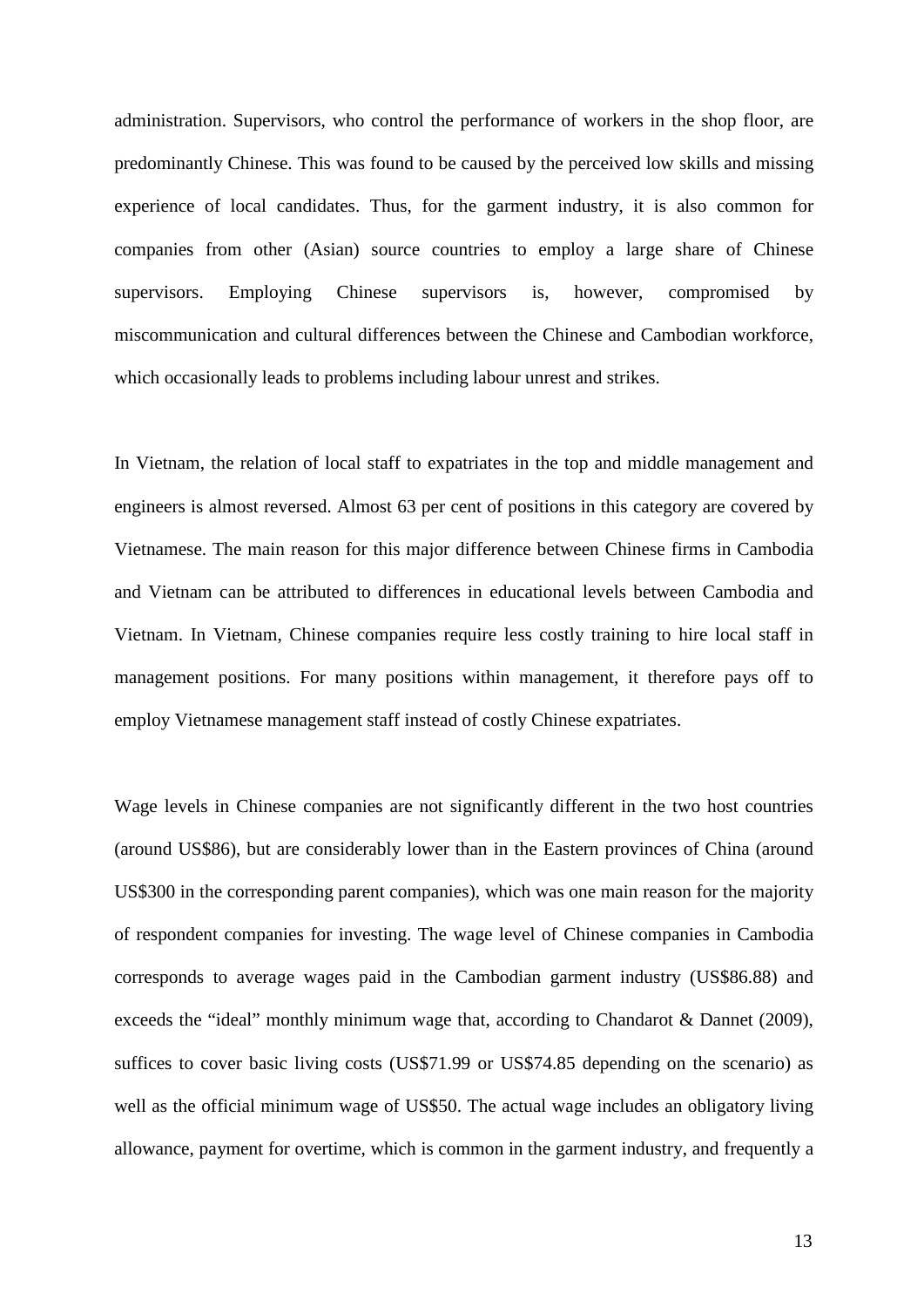bonus depending on performance (e.g., piece rate). In Vietnam, in contrast, 38% of respondents stated that wages in their company are lower than wages paid by firms from other countries in the same industry and province, and seven per cent said their wages are lower than those paid by domestically owned firms. On the other hand, 34 per cent (15 per cent) of respondents stated that their wages are higher than those paid in domestically-owned (other foreign) companies. Apparently, representatives of Chinese companies in Vietnam by the majority see their average wage levels somewhere between wage levels of Vietnameseowned and other foreign-owned companies.

Training to local employees is mostly very basic in both countries. This is partly rooted in the types of production undertaken by the companies. The garment industry by its nature does not require high skills. Though the motorcycle industry in generally more skill-intensive, those production steps located in Vietnam are mainly assembly activities and accordingly do not necessitate much training. Moreover, worker mobility was very high around 50 per cent per year in the companies surveyed. The worldwide economic crisis in 2008-09 and subsequent dismissals probably biased this figure upwards, but labour turnover still tends to be high in the covered industries. Given a combination of low skill requirements, high worker mobility, and a perfectly elastic supply curve of labour it is rational for a profit-maximising firm to keep expenditure on training low, and this is exactly what we find for Chinese companies in Cambodia and Vietnam.

#### **5.2 Indirect effects on local firms**

As outlined above, FDI can entail positive spillovers to local firms via worker mobility and demonstration effects. Linkages between foreign and local firms tend to increase (unintended) spillovers as well as intended linkage effects. The following explains the degree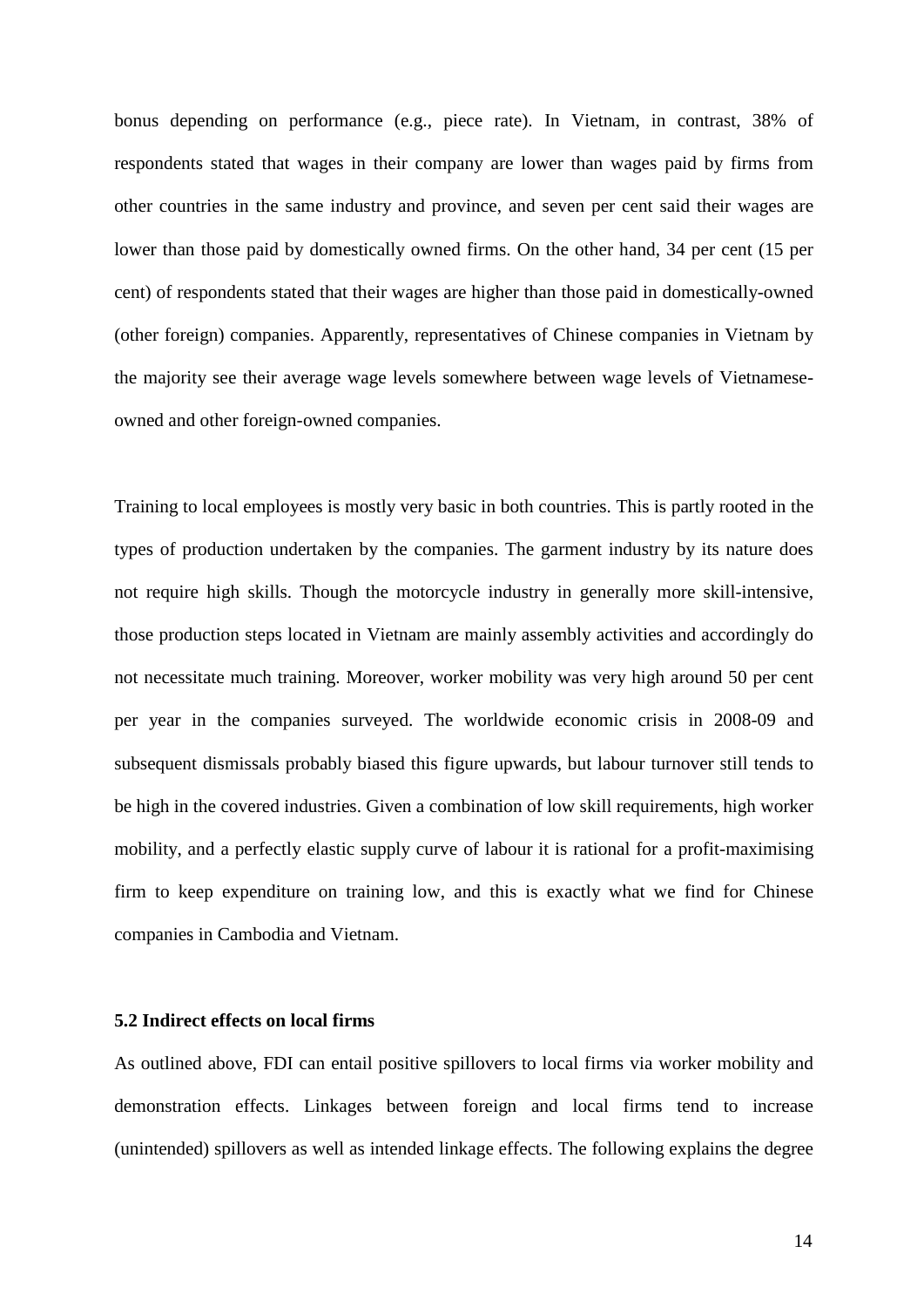to which linkages have been built between Chinese-owned and domestically-owned companies in Cambodia and Vietnam, and to which degree preconditions for the occurrence of spillover effects are met.

The average share of local sourcing (i.e. backward linkages) is very low in Cambodia with six per cent, but significantly higher in Vietnam with 40 per cent. In both countries, the type of input goods that are sourced locally are relatively low-technology products, e.g., plastic bags, cartons, hangers, and thread for the garment industry or steel products for the motorcycle industry in Vietnam. 70 per cent of respondents in both countries stated that the limited amount of local content is caused by a lack of domestically-owned suppliers. Moreover, in Cambodia those local companies that supply simple input goods to Chinese companies are mostly owned by Overseas Chinese since entrepreneurship among Khmer people is still very low. In contrast, local suppliers of various input goods exist in Vietnam, but often cannot produce competitively at the required specification. In addition, in the garment industry international buyers have a strong influence on the procurement of materials. They negotiate with the Chinese parent company which in turn sends the materials to the Cambodian or Vietnamese affiliate, so that the affiliate has very limited decisionmaking power in the sourcing of inputs.

As a consequence of the low share of local sourcing (Cambodia) and the low skill-intensity of locally procured inputs (both countries), relations with local companies focus on market transactions, especially in Cambodia. Therefore they do not involve any training or other kinds of support to local companies. Product specifications and quality requirements are passed on to suppliers in a number of cases in the Vietnamese motorcycle and consumer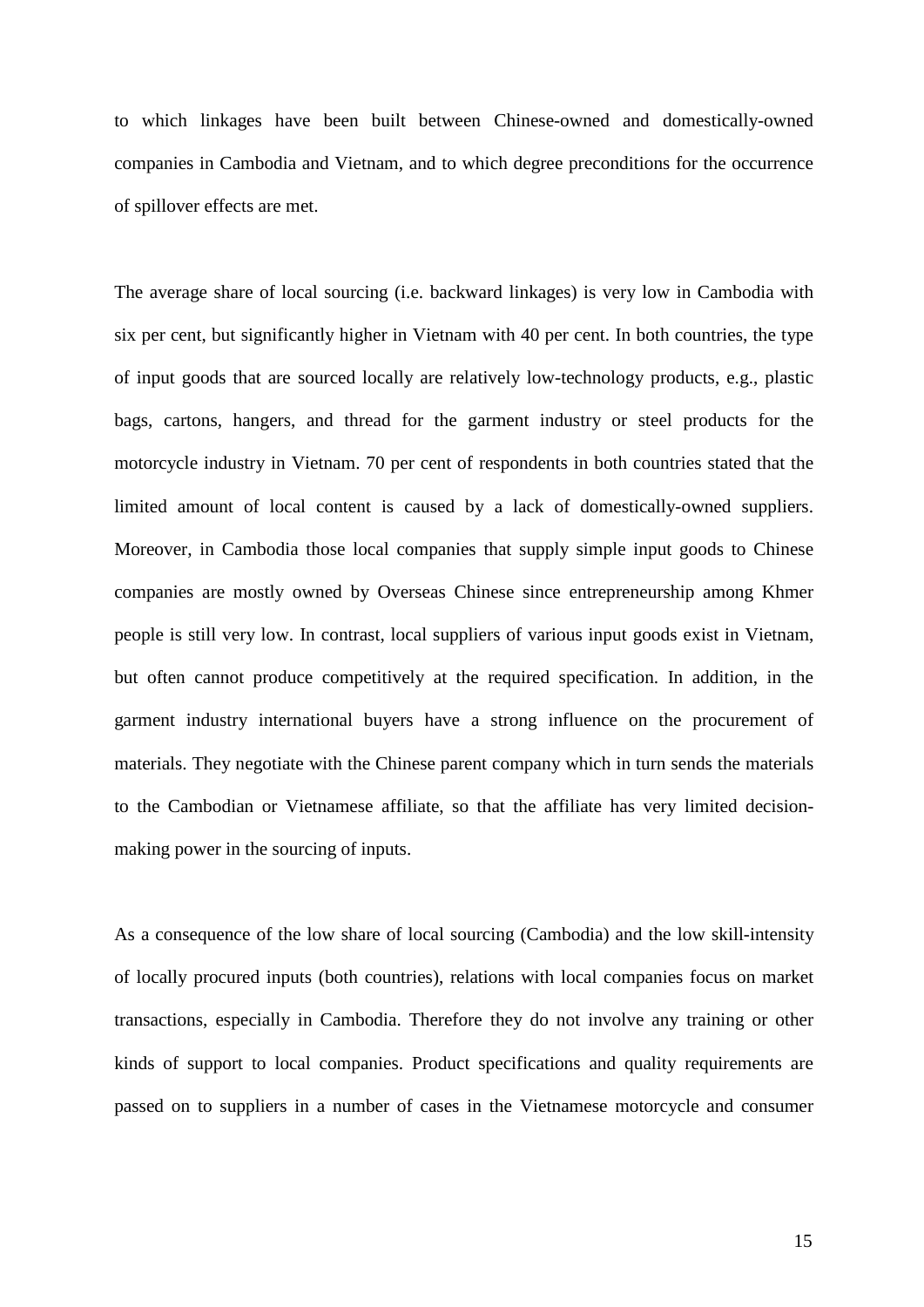electronics industry. In three cases this also involves visits of Chinese managers or engineers and some technical support in the local company.

Chinese OFDI in Cambodia is concentrated in the garments industry, and thus is exportoriented and efficiency-seeking by nature. The affiliates are dependent on their parent companies in terms of procurement of input goods and capital matters. This type of 'insular' investment entails considerable employment and income effects, but has limited potential for linkages and spillover effects. Accordingly, the findings cannot be attributed to special characteristics of Chinese OFDI.

In Vietnam, Chinese OFDI is mostly oriented towards the local market with the exemption of few export-oriented garment companies. Production activities are often vertically fragmented with the last production step being located to Vietnam in order to avoid high import tariffs and to exploit labour cost differentials in low-skill assembly activities. As expected, Chinese companies in Vietnam are less dependent on their parent company.

#### **6. DISCUSSION AND CONCLUSION**

The upsurge of China's OFDI has received considerable attention. Most has been directed towards the targets of Chinese acquisitions, the strategic intent of Chinese MNEs, and patterns of 'neo-colonisation' in Africa with potentially negative impacts for the host economies. Rigour assessment of the impact of Chinese investments is, however, scarce. We intend to address this last shortcoming. We anchor our research in a well established body of theoretical and empirical literature on the effects of FDI on the host economy. This research has mainly been theorised for industrialised country investments and comes to inconclusive results. Building upon that research, UNCTAD (2006) proposed that FDI from developing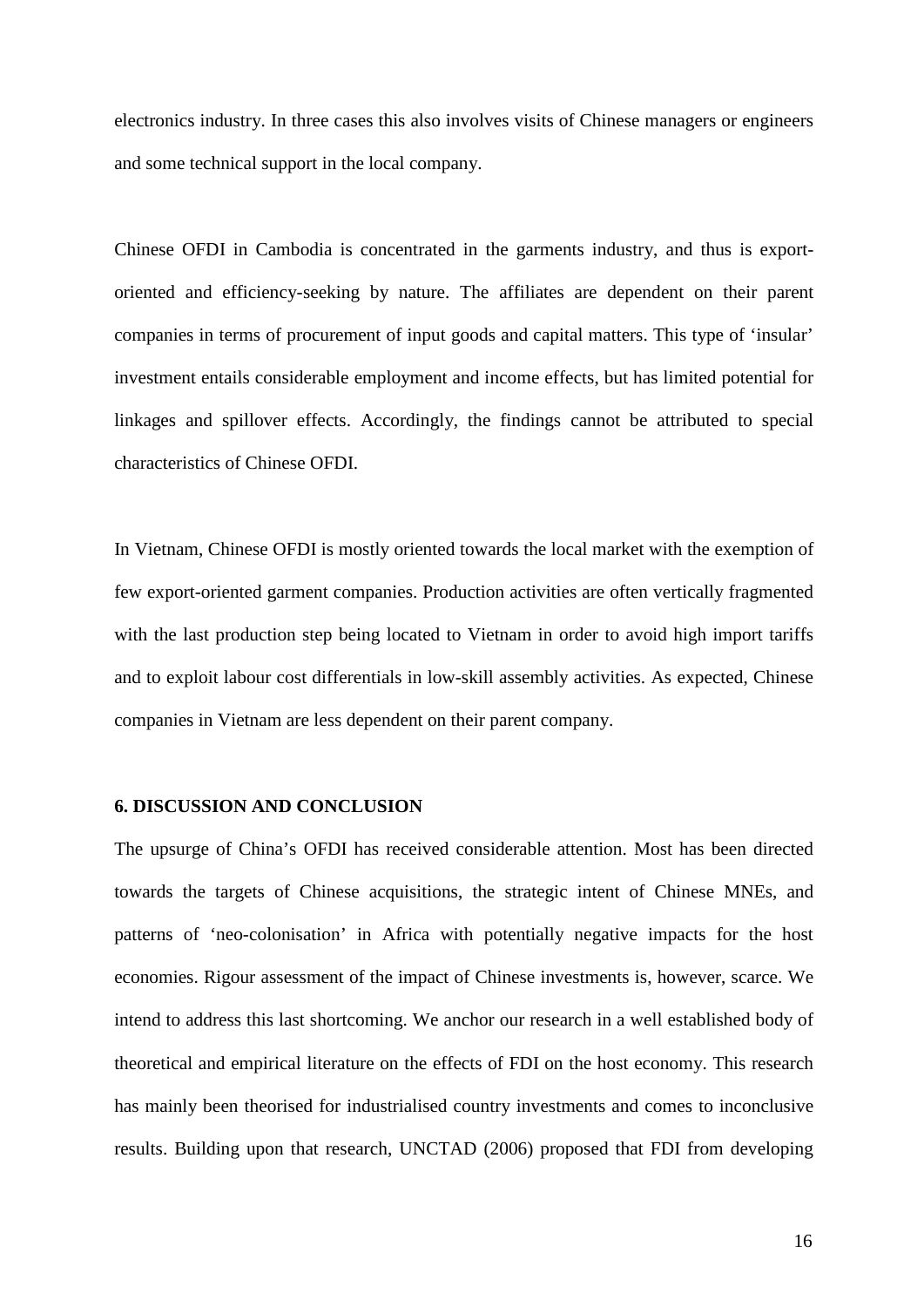economies delivers more positive effects for developing host countries due to lower technology gaps and greater institutional familiarity which lead to investments that are more attuned to the local business environment.

For Chinese investments in the geographically very close nations of Cambodia and Vietnam, we find little evidence for the notion that they would contribute more to their host economies. The investments in Cambodia are mainly in the labour intensive garment industry, which explains the large number of employees per firm. But these average figures do not seem higher than for comparable foreign-invested firms in the region. Further, the average wages paid by Chinese firms correspond to the average wages paid by other foreign firms in Cambodia. The picture is more diverse for Chinese investments in Vietnam. Although the level of employment is significant as well given that investments take place in more capitalintensive industries, the effects on wages are inconclusive. It follows from these observations that Chinese investments can have neutral to positive direct effects on the host economy in terms of employment and wages. Although not subject of our research, negative indirect employment effects via crowding-out of local firms or poaching of qualified staff are very unlikely in the considered industries and host countries.

The other direct effect, training, and the indirect effects considered tend to be very limited for Chinese investments. The low-skilled assembly activities do not require specialised training and upgrading of local employees, and learning-on-the-job through managerial responsibilities is almost bared to Cambodian employees as the majority of senior positions are held by Chinese expatriates. Even though Vietnamese more often hold senior positions, evidence for any systematic training is lacking here as well. Linkages to local firms barely exist. This is not due, however, to a particular self-centred business strategy, but caused by a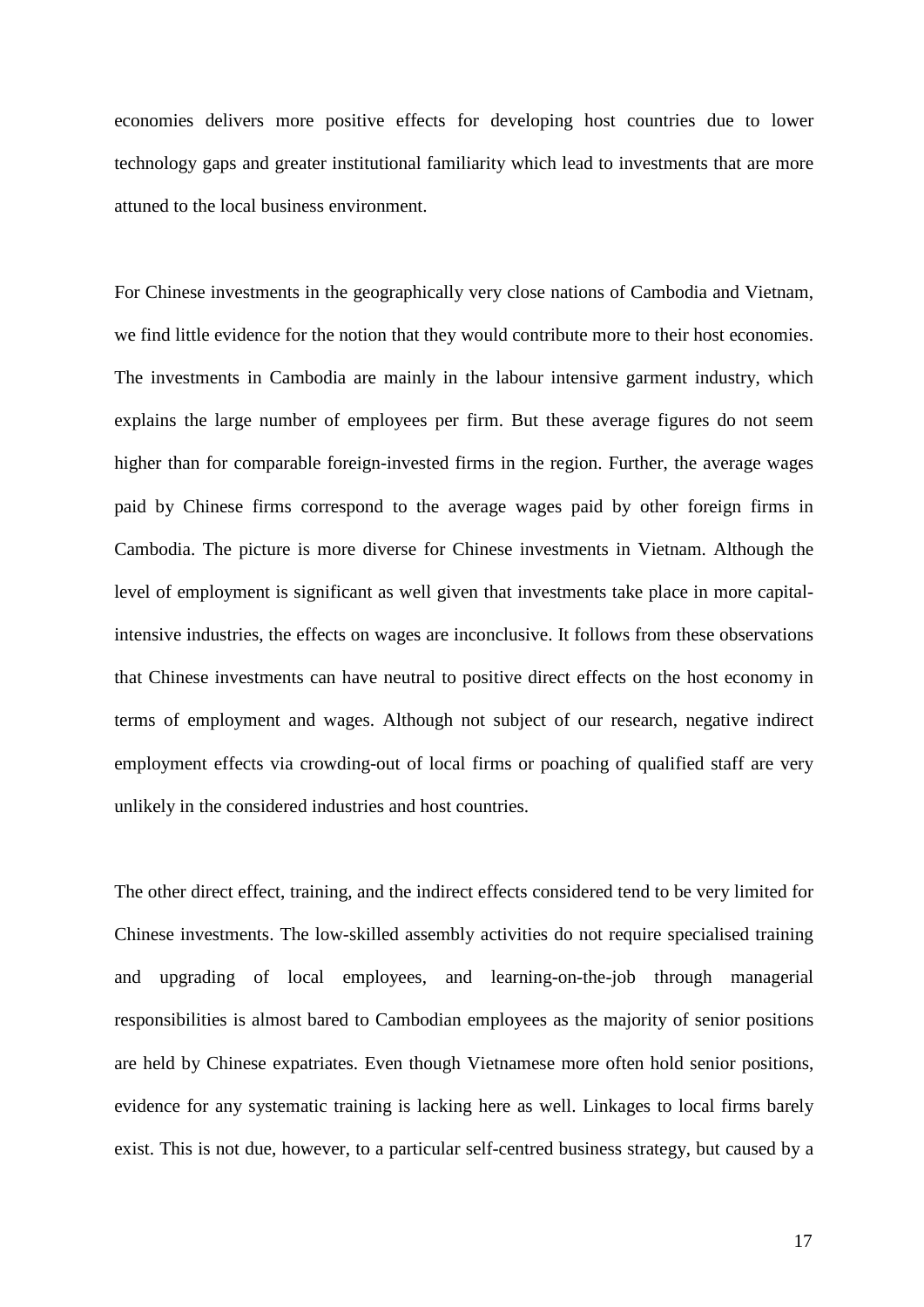lack of competitive and reliable suppliers. In such circumstances, Chinese firms rely more extensively on their parent firm's business network. Indeed, the other option to help to build a local supplier network, as has been the case for companies like Nestle in China, is not present among our sample. This could indicate a short-term investment orientation that can sufficiently rely upon its own business network and therefore does not require extensive local linkages.

It follows from this that we find that the effects of China's OFDI on the host economy are similar, and similarly inconclusive, as the effects from industrialised country investments. This gives further support to the conclusions from studies on the determinants and strategies of Chinese MNEs which argued that these are very similar to industrialised country MNEs and therefore common theories apply. With regard to FDI from emerging economies our findings suggest that no significantly different effects or pre-conditions for the existence of effects should be expected than has been found and suggested for industrialised country investments. This has clear implications for policy-making.

Some developing countries in ASEAN, and likely elsewhere, are heavily dependent on Chinese investments to renew their capital stock, create employment, and stimulate competition and productivity. While we cannot find negative consequences from Chinese investments, we also find limited positive effects. It becomes, however, clear that the impact of any, not just Chinese, investments is limited by the pre-existing business environment. Sparse and poorly qualified supplier networks naturally limit the generation of linkages and spillovers as no receivers are present. Human capital improvements can take place but are limited by the absorptive capacity of the employees. These aspects have been discussed before in the context of FDI from industrialised countries. What is new is that FDI from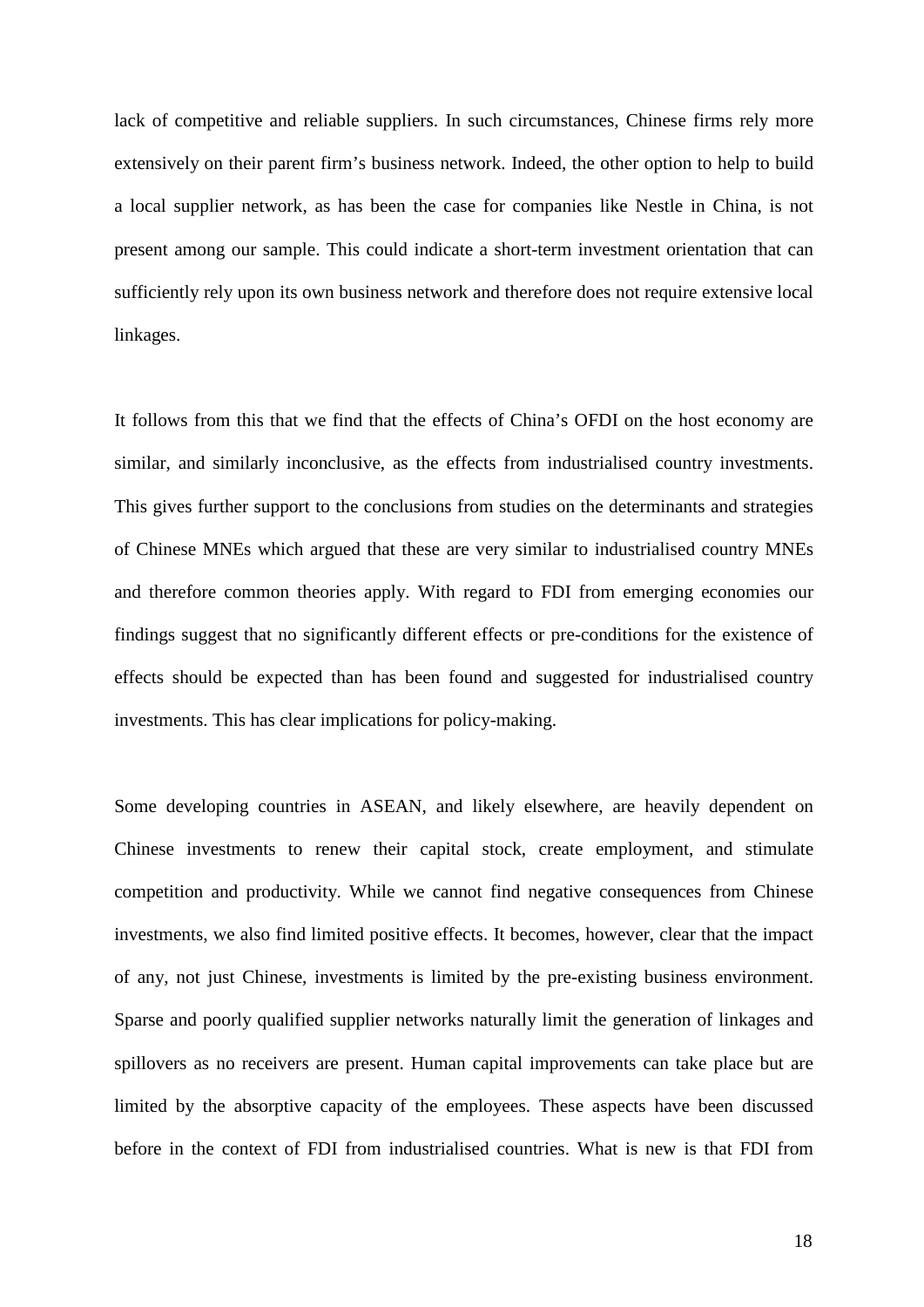emerging economies, which is expected to be more suitable for exactly the kind of difficult business environments described above and therefore entail better development effects, also does not bring about the anticipated effects. Ironically, its failure to do so is for largely the same reasons as in the case of "traditional" FDI. This indicates that heavy tasks are left to the host countries: Besides identifying the industries in which the national economy has comparative advantages and supporting local entrepreneurship in the same, improving skills and education is a central task. As becomes clear in our research, Chinese firms do not take over this task, but assume activities that suit the environment they find in the host countries.

Given the difficult environment in countries like Cambodia and the fact that improvements in the education level and the business environment will not materialise quickly, Chinese investments nevertheless play a very important role in providing employment and income. One of the few characteristics that differentiate them from "traditional FDI" by industrialised country MNEs is that they do invest on a substantial scale in countries like Cambodia.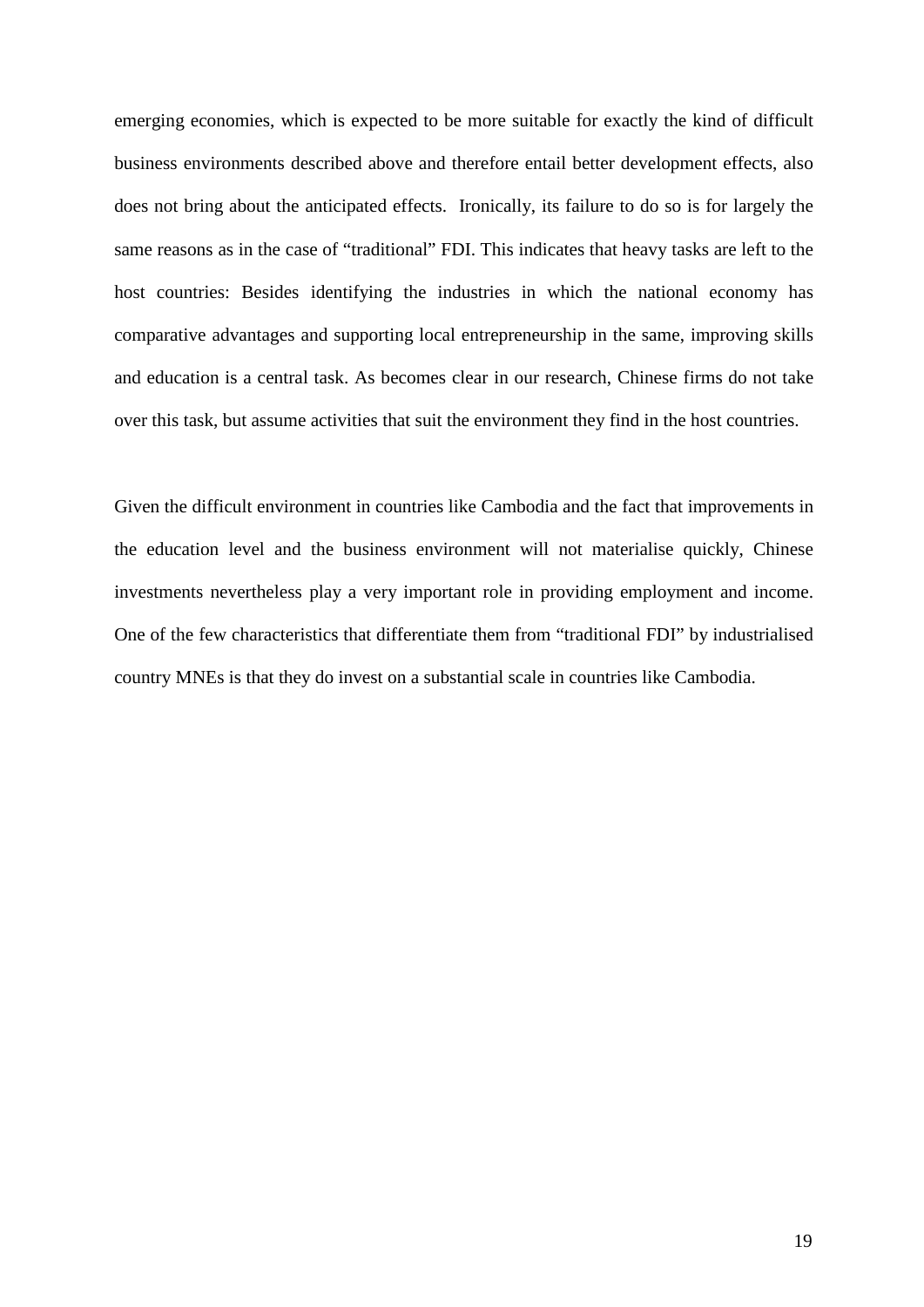# **BIBLIOGRAPHY**

- AITKEN, B.; A. HARRISON and R.E. LIPSEY. 1996. Wages and foreign ownership: a comparative study of Mexico, Venezuela, and the United States. *Journal of International Economics,* **40** (3-4), pp.345-371.
- ALDEN, C. and M. DAVIES. 2006. A profile of the operations of Chinese multinationals in Africa. *South African Journal of International Affairs,* **13** (1), pp.83-96.
- ALTENBURG, T. 2000. Linkages and spillovers between transnational corporations and small and medium-sized enterprises in developing countries - opportunities and policies. *In:* UNCTAD, ed. *TNC-SME Linkages for Development. Issues experiences - best practices.* Geneva: United Nations, pp.3-61.
- BARNES, J. and R. KAPLINSKY. 2000. Globalization and the death of the local firm? The automobile components sector in South Africa. *Regional Studies,* **34** (9), pp.797-812.
- BATTAT, J.; I. FRANK and X. SHEU. 1996. Suppliers to multinationals: linkage programs to strengthen local companies in developing countries. Occasional Paper **6**, The World Bank, Washington, D.C.
- BELDERBOS, R.; G. CAPANNELLI and K. FUKAO. 2001. Backward vertical linkages of foreign manufacturing affiliates: evidence from Japanese multinationals. *World Development,* **29** (1), pp.189-208.
- BLOMSTRÖM, M. and A. KOKKO. 1998. Multinational corporations and spillovers. *Journal of Economic Surveys,* **12** (3), pp.247-277.
- BUCKLEY, P.J.; L.J. CLEGG; A.R. CROSS; X. LIU; H. VOSS and P. ZHENG. 2007. The determinants of Chinese outward foreign direct investment. *Journal of International Business Studies,* **38** (4), pp.499-518.
- CHANDARAROT, K. and L. DANNET. 2009. *Study on minimum wage for Cambodia's garment industry.* Phnom Penh: Cambodia Institute of Development Study.
- CHIA, S.Y. and C. SUSSANGKARN. 2006. The economic rise of China: challenges and opportunities for ASEAN. *Asian Economic Policy Review,* **1** (1), pp.102-128.
- DENG, P. 2008. Why do Chinese firms tend to acquire strategic assets in international expansion? *Journal of World Business,* **44** (1), pp.74-84.
- ERNST, D. and L. KIM. 2002. Global production networks, knowledge diffusion, and local capability formation. *Research policy,* **31** (8), pp.1417-1429.
- FORTANIER, F. 2007. Foreign direct investment and host country economic growth: Does the investor's country of origin play a role? *Transnational Corporations,* **16** (2), pp.41-76.
- FOSFURI, A.; M. MOTTA and T. RONDE. 2001. Foreign direct investment and spillovers through workers' mobility. *Journal of International Economics,* **53** (1), pp.205-222.
- FROST, S. 2005. Chinese outward direct investment in Southeast Asia: how big are the flows and what does it mean for the region? *The Pacific Review,* **17** (3), pp.323 - 340.
- GIRMA, S. and Y. GONG. 2008. FDI, Linkages and the Efficiency of State-Owned Enterprises in China. *Journal of Development Studies,* **44** (5), pp.728 - 749.
- GIROUD, A. 2003. *Transnational corporations, technology and economic development: backward linkages and knowledge transfer in South East Asia.* Cheltenham: Edward Elgar.
- GIROUD, A. and H. MIRZA. 2006. Factors determining supply linkages between transnational corporations and local suppliers in ASEAN. *Transnational Corporations,* **15** (3), pp.1-32.
- GLASS, A.J. and K. SAGGI. 1998. International technology transfer and the technology gap. *Journal of Development Economics,* **55** (2), pp.369-398.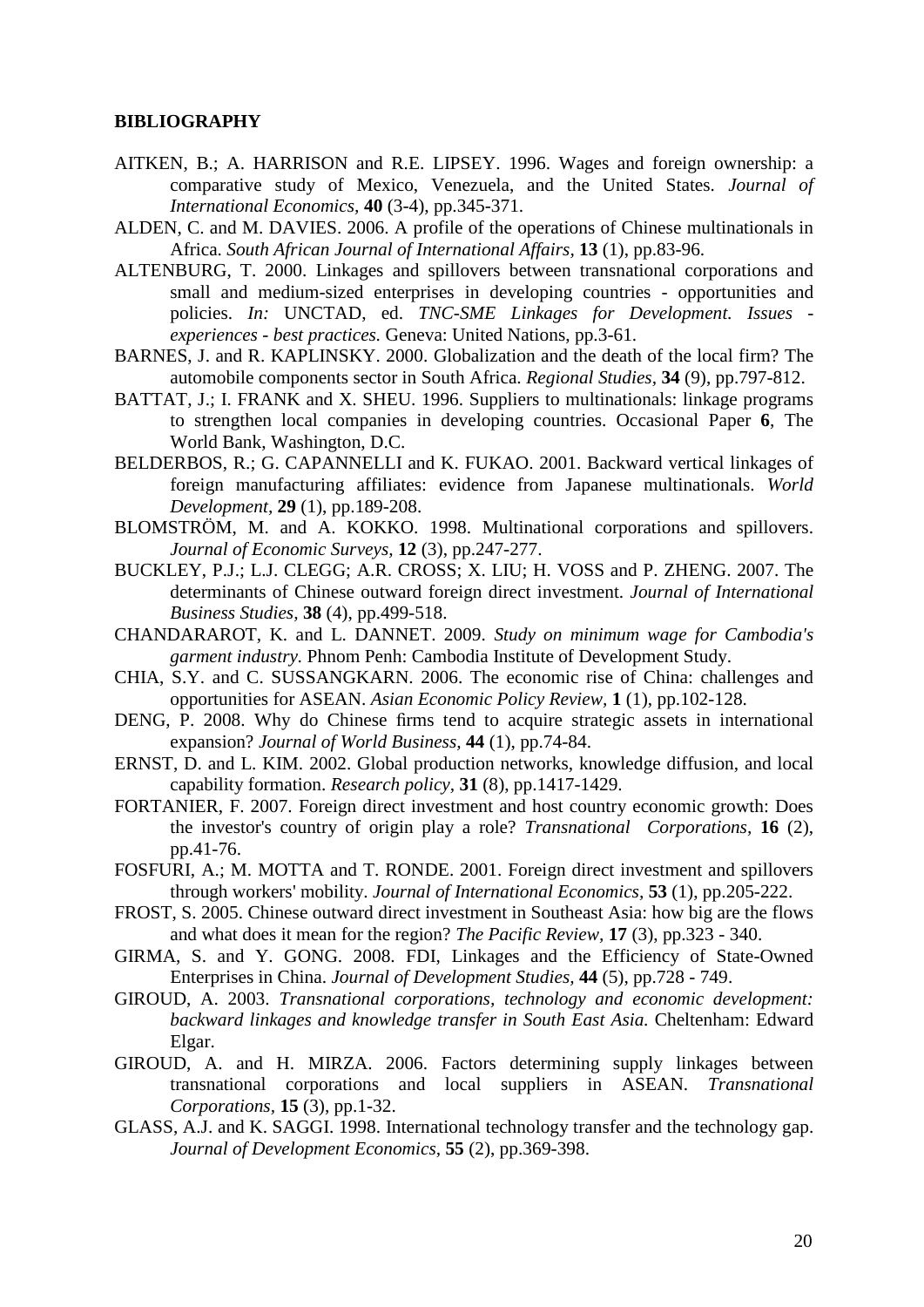- GLASS, A.J. and K. SAGGI. 2002. Multinational firms and technology transfer. *Scandinavian Journal of Economics,* **104** (4), pp.495-513.
- GÖRG, H. and D. GREENAWAY. 2003. Much ado about nothing? Do domestic firms really benefit from foreign direct investment? IZA Discussion Paper Series **944**.
- GÖRG, H. and F. RUANE. 1998. Linkages between multinationals and indigenous firms: evidence for the electronics sector in Ireland. Trinity Economic Papers Series Technical Paper **98/13**.
- HANSEN, M.W. and H. SCHAUMBURG-MÜLLER, eds. 2006. *Transnational corporations and local firms in developing countries - linkages and upgrading.* Copenhagen: Copenhagen Business School Press.
- IMF. 1999. *Vietnam - Selected Issues.* Washington, D.C.: International Monetary Fund.
- JENKINS, R. 2006. Globalization, FDI and employment in Viet Nam. *Transnational Corporations,* **15** (1).
- KUBNY, J.; F. MÖLDERS and P. NUNNENKAMP. 2008. Regional integration and FDI in emerging markets. Kiel Working Paper **1418**, Kiel Institute for the World Economy, Kiel.
- LALL, S. 1983. The theoretical background *In:* LALL, S., ed. *The new multinationals: the spread of third world multinationals.* Chichester: Wiley, pp.1-20.
- LUO, Y.; Q. XUE and B. HAN. 2010. How emerging market governments promote outward FDI: Experience from China. *Journal of World Business,* **45** (1), pp.68-79.
- MCALEESE, D. and D. MCDONALD. 1978. Employment growth and the development of linkages in foreign-owned and domestic manufacturing enterprises. *Oxford Bulletin of Economics & Statistics,* **40** (4), pp.321-339.
- MIRZA, H.; A. GIROUD; H. JALILIAN; J. WEISS; N.J. FREEMAN and M. THAN. 2004. *Regionalisation, foreign direct investment and poverty reduction: the case of ASEAN. Main report.* Bradford: University of Bradford.
- MOFCOM. 2010. Financing remains major difficulty for Chinese companies' outbound investment: report. [Accessed 29 April 2010], Available from: http://english.mofcom.gov.cn/aarticle/newsrelease/commonnews/201004/2010040688 9544.html.
- PANGESTU, M. 2004. China's economic rise and responses of ASEAN. *In:* JISI, K.R.A.W., ed. *Rise of China and a changing East Asian order.* Tokyo: Japan Center for International Exchange,
- REUBER, G.L.; H. CROOKELL; M. EMERSON and G. GALLAIS-HAMONNO. 1973. *Private foreign investment in development.* Oxford: Clarendon Press.
- RUGMAN, A.M. and J. LI. 2007. Will China's multinationals succeed globally or regionally? *European Management Journal,* **25** (5), pp.333-343.
- TAVARES, A.T. and S. YOUNG. 2002. Sourcing patterns of multinational subsidiaries in Europe: testing the determinants. Strathclyde International Business Unit Working Paper, University of Strathclyde, Glasgow.
- UNCTAD. 1994. *World Investment Report 1994: Transnational corporations, employment and the workplace.* New York and Geneva: United Nations.
- UNCTAD. 2000a. *Linkages for development: issues - experiences - best practices.* New York and Geneva: United Nations.
- UNCTAD. 2000b. *World Investment Report: cross-border mergers and acquisitions and development.* New York and Geneva: United Nations.
- UNCTAD. 2001. *World Investment Report 2001: promoting linkages.* New York and Geneva: United Nations.
- UNCTAD. 2006. *World Investment Report 2006: FDI from developing and transition economies: implications for development.* New York and Geneva: United Nations.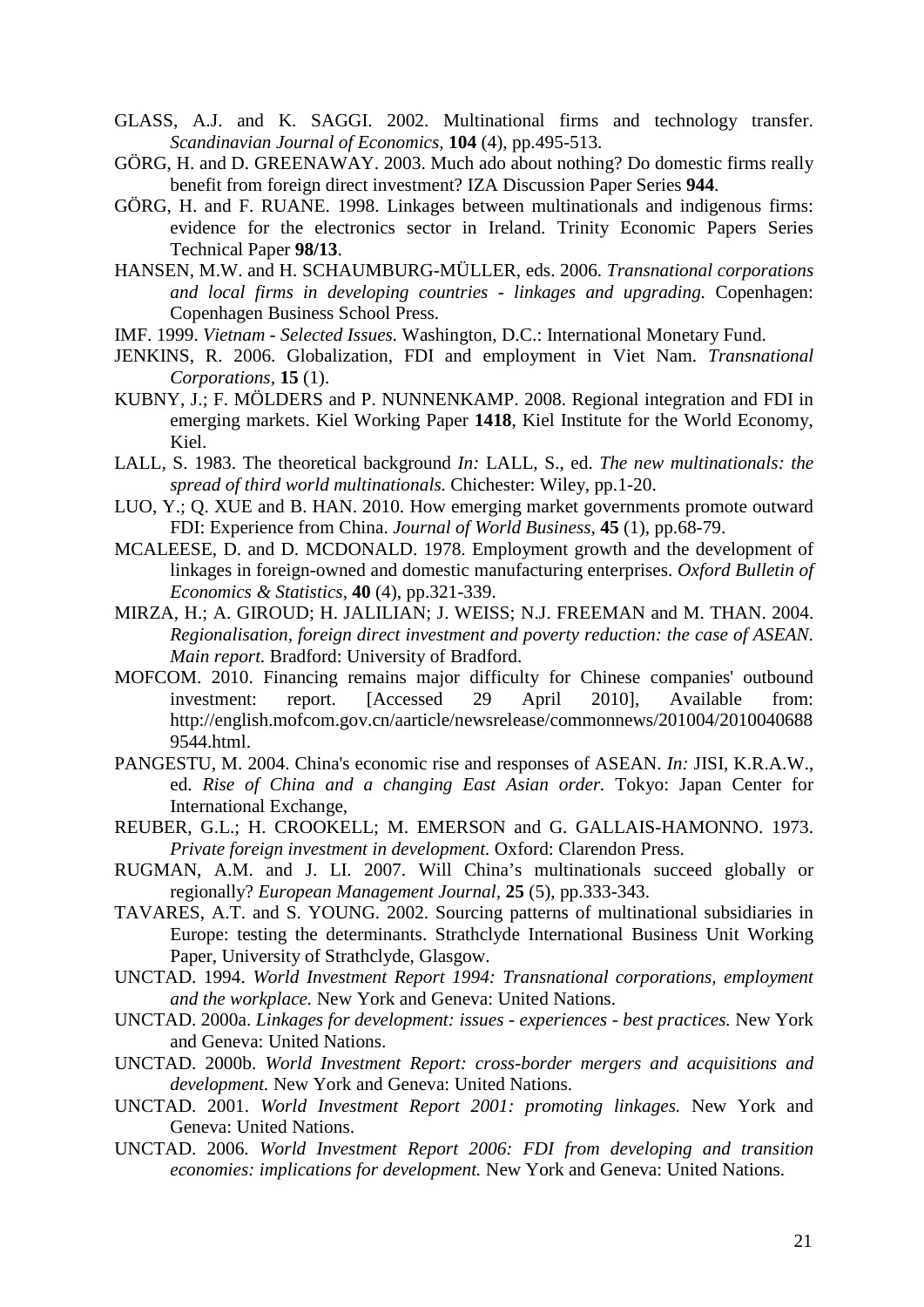- UNCTAD. 2010a. FDI/TNC Database. [Accessed 26 April 2010], Available from: http://stats.unctad.org/FDI/ReportFolders/reportFolders.aspx?sCS\_referer=&sCS\_Ch osenLang=en.
- UNCTAD. 2010b. *Global Investment Trends Monitor No. 2.* New York and Geneva: United Nations.
- UNITED NATIONS. 2009. *List of Least Developed Countries* [online]. [Accessed 13 April 2009]. Available from: http://www.un.org/special-rep/ohrlls/ldc/list.htm.
- VIND, I. 2008. Transnational companies as a source of skill upgrading: The electronics industry in Ho Chi Minh City. *Geoforum,* **39** (3), pp.1480-1493.
- WANG, J.-Y. and M. BLOMSTRÖM. 1992. Foreign investment and technology transfer : a simple model. *European Economic Review,* **36** (1), pp.137-155.
- WONG, J. and S. CHAN. 2003. China's outward direct investment: expanding worldwide. *China: An International Journal* **1**(2), pp.273-301.
- WORLD BANK. 2009. *Country classification* [online]. [Accessed 13 April 2009]. Available from: http://go.worldbank.org/K2CKM78CC0.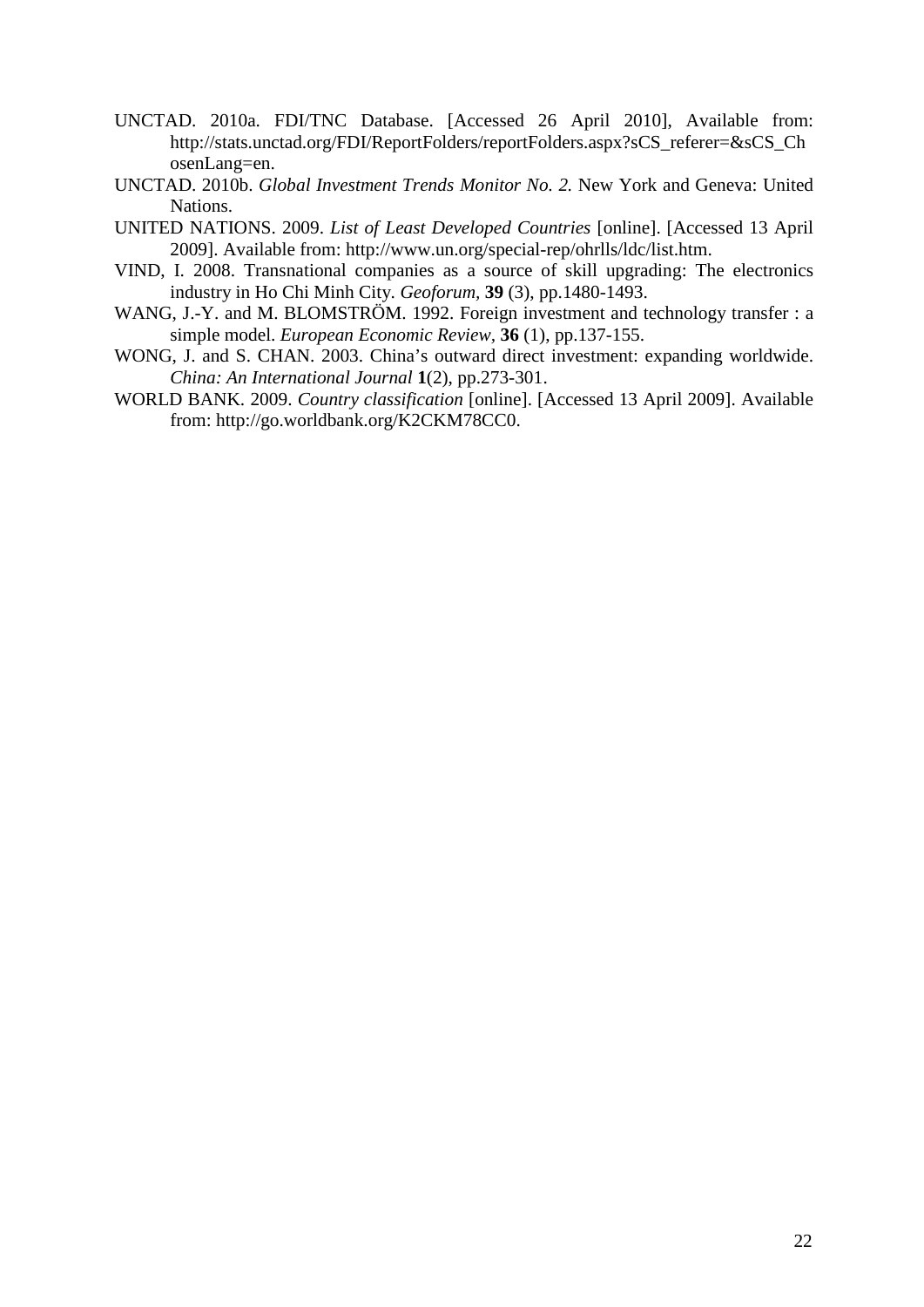# **APPENDIX**

| <b>Table A1</b> Overview of mainland Chinese firms interviewed in Cambodia |  |
|----------------------------------------------------------------------------|--|
|----------------------------------------------------------------------------|--|

| Firm           | <b>Position</b><br><b>of</b>                        | Location              | <b>Ownership type</b>                           | <b>Industry</b> | <b>Size</b> | Year |
|----------------|-----------------------------------------------------|-----------------------|-------------------------------------------------|-----------------|-------------|------|
|                | Interviewee(s)                                      |                       |                                                 |                 |             |      |
| F1             | <b>HR</b> Supervisor                                | Phnom Penh            | 100% foreign-<br>owned investment               | Garments        | Large       | 2004 |
| F2             | <b>Owner and General</b><br>Manager                 | Kandal                | 100% foreign-<br>owned investment               | Garments        | Large       | 2005 |
| F <sub>3</sub> | <b>Shipping Manager</b>                             | Phnom Penh            | 100% foreign-<br>owned investment               | Garments        | Large       | 2007 |
| F <sub>4</sub> | Factory Manager;<br><b>Shipping Manager</b>         | Phnom Penh            | 100% foreign-<br>owned investment               | Garments        | Large       | 1997 |
| F <sub>5</sub> | Finance Manager;<br>Secretary of General<br>Manager | Phnom Penh            | Sino-Cambodian<br>Joint venture                 | Cigarettes      | Large       | 1993 |
| F <sub>6</sub> | <b>General Manager</b>                              | Kandal                | 100% foreign-<br>owned investment               | Garments        | Large       | 2006 |
| ${\rm F}7$     | <b>Shipping Manager</b>                             | Phnom Penh            | 100% foreign-<br>owned investment               | Garments        | Large       | 1996 |
| F <sub>8</sub> | <b>General Manager</b>                              | Phnom Penh            | Sino-Cambodian<br>Joint venture                 | Paper           | Medium      | 1996 |
| F <sub>9</sub> | <b>General Manager</b>                              | Phnom Penh            | Sino-Cambodian<br>Joint venture                 | <b>Garments</b> | Large       | 2005 |
| F10            | Vice General<br>Manager                             | Kandal                | 100% foreign-<br>owned investment               | Garments        | Large       | 2005 |
| F11            | Owner                                               | Phnom Penh            | 100% foreign-<br>owned investment               | Garments        | Large       | 2007 |
| F12            | <b>Managing Director</b>                            | Phnom Penh            | 100% foreign-<br>owned investment               | Garments        | Large       | 2005 |
| F13            | Owner                                               | Kandal/<br>Phnom Penh | 100% foreign-<br>owned investment               | Garments        | Large       | 2002 |
| F14            | Administration<br>Supervisor                        | Phnom Penh            | 100% foreign-<br>owned investment               | Garments        | Large       | 2004 |
| F15            | Director                                            | Phnom Penh            | 100% foreign-<br>owned investment               | Garments        | Large       | 2002 |
| F16            | Administration<br>Manager                           | Phnom Penh            | 100% foreign-<br>owned investment               | Garments        | Large       | 2000 |
| F17            | <b>General Manager</b>                              | Phnom Penh            | $\overline{100\%}$ foreign-<br>owned investment | Garments        | Large       | 2000 |
| F18            | <b>General Manager</b>                              | Phnom Penh            | 100% foreign-<br>owned investment               | Garments        | Large       | 2000 |
| F19            | <b>Broker</b>                                       | Phnom Penh            | 100% foreign-<br>owned investment               | Motorcycles     | Small       | 2004 |
| F20            | <b>Broker</b>                                       | Kandal                | 100% foreign-<br>owned investment               | Picture frame   | Medium      | 2007 |
| F21            | <b>General Manager</b>                              | Phnom Penh            | 100% foreign-<br>owned investment               | Garments        | Large       | 1994 |
| F22            | Vice General Director                               | Phnom Penh            | 100% foreign-<br>owned investment               | Garments        | Large       | 1998 |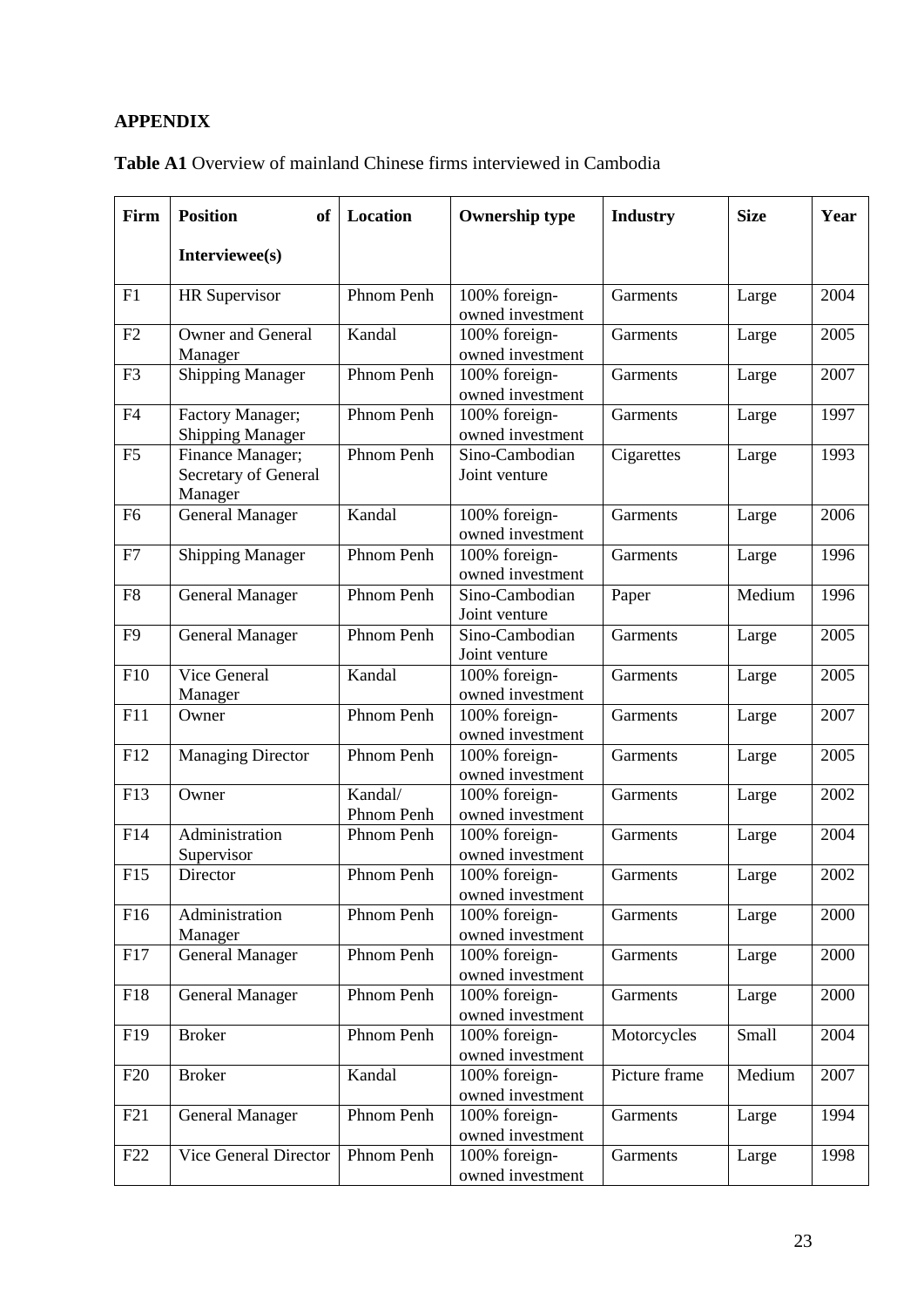| F23             | Owner                                          | Kandal/               | 100% foreign-                     | <b>Garments</b> | Medium | 2007 |
|-----------------|------------------------------------------------|-----------------------|-----------------------------------|-----------------|--------|------|
|                 |                                                | Phnom Penh            | owned investment                  |                 |        |      |
| F24             | Shipping Manager;<br>Administrative<br>Manager | Phnom Penh            | 100% foreign-<br>owned investment | Garments        | Large  | 2003 |
| F25             | <b>General Manager</b>                         | Preh<br>Sihanouk      | 100% foreign-<br>owned investment | Garments        | Large  | 2005 |
| F <sub>26</sub> | <b>Owner and General</b><br>Manager            | Phnom Penh            | 100% foreign-<br>owned investment | Garments        | Medium | 2006 |
| F27             | Owner                                          | Kandal/<br>Phnom Penh | 100% foreign-<br>owned investment | Garments        | Large  | 2001 |

*Notes: 'Year' refers to the year the company was established in the host country. 'Size' refers to the number of employees of the company: Small 10-49; Medium 50-249; Large ≥250.*

| <b>Table A2</b> Overview of mainland Chinese firms interviewed in Vietnam |  |  |  |  |
|---------------------------------------------------------------------------|--|--|--|--|
|---------------------------------------------------------------------------|--|--|--|--|

| Firm           | <b>Position of</b>                                                                             | <b>Location</b> | <b>Ownership type</b>             | <b>Industry</b>                             | <b>Size</b> | Year |
|----------------|------------------------------------------------------------------------------------------------|-----------------|-----------------------------------|---------------------------------------------|-------------|------|
|                | Interviewee(s)                                                                                 |                 |                                   |                                             |             |      |
| F1             | <b>Assistant of General</b><br>Director                                                        | Hanoi           | 100% foreign-<br>owned investment | Motorcycles                                 | Large       | 2001 |
| F2             | 1: General Director;<br>2: Assistant of<br><b>General Director</b>                             | Hanoi           | 100% foreign-<br>owned investment | Motorcycles                                 | Medium      | 2006 |
| F <sub>3</sub> | Administrative<br>Officer                                                                      | Hung Yen        | Sino-Vietnamese<br>Joint venture  | Motorcycles                                 | Large       | 2000 |
| F <sub>4</sub> | 1: General Director;<br>2: Assistant of<br><b>General Director</b>                             | Hung Yen        | Sino-Vietnamese<br>Joint venture  | Motorcycles                                 | Medium      | 2002 |
| F <sub>5</sub> | <b>Administrative Office</b>                                                                   | Hung Yen        | 100% foreign-<br>owned investment | Motorcycles                                 | Medium      | 2005 |
| F <sub>6</sub> | <b>Administrative Office</b>                                                                   | Hung Yen        | Sino-Vietnamese<br>Joint venture  | Motorcycles                                 | Large       | 2002 |
| F7             | <b>Administrative Office</b><br>and Translator                                                 | Hung Yen        | 100% foreign-<br>owned investment | Consumer<br>electronics/<br>airconditioning | Small       | 2003 |
| F <sub>8</sub> | Head of<br>Administration                                                                      | Hung Yen        | Sino-Vietnamese<br>Joint venture  | Motorcycles                                 | Medium      | 2002 |
| F <sub>9</sub> | 1: Head of HR; 2:<br>Accountant                                                                | Hung Yen        | 100% foreign-<br>owned investment | Motorcycles                                 | Small       | 2005 |
| F10            | Head of Accounting<br>Department                                                               | Hung Yen        | Sino-Vietnamese<br>Joint venture  | Motorcycles                                 | Medium      | 2002 |
| F11            | 1: Assistant of<br>General Director; 2:<br>Head of Workshop;<br>3: Translator and<br>Assistant | Hung Yen        | Sino-Vietnamese<br>Joint venture  | Motorcycles                                 | Small       | 2004 |
| F12            | Vice Director (also<br>Senior Consultant of<br>the company)                                    | Hanoi           | 100% foreign-<br>owned investment | Motorcycles                                 | Small       | 2007 |
| F13            | Vice General                                                                                   | Hai Phong       | 100% foreign-                     | Trucks                                      | Medium      | 2007 |